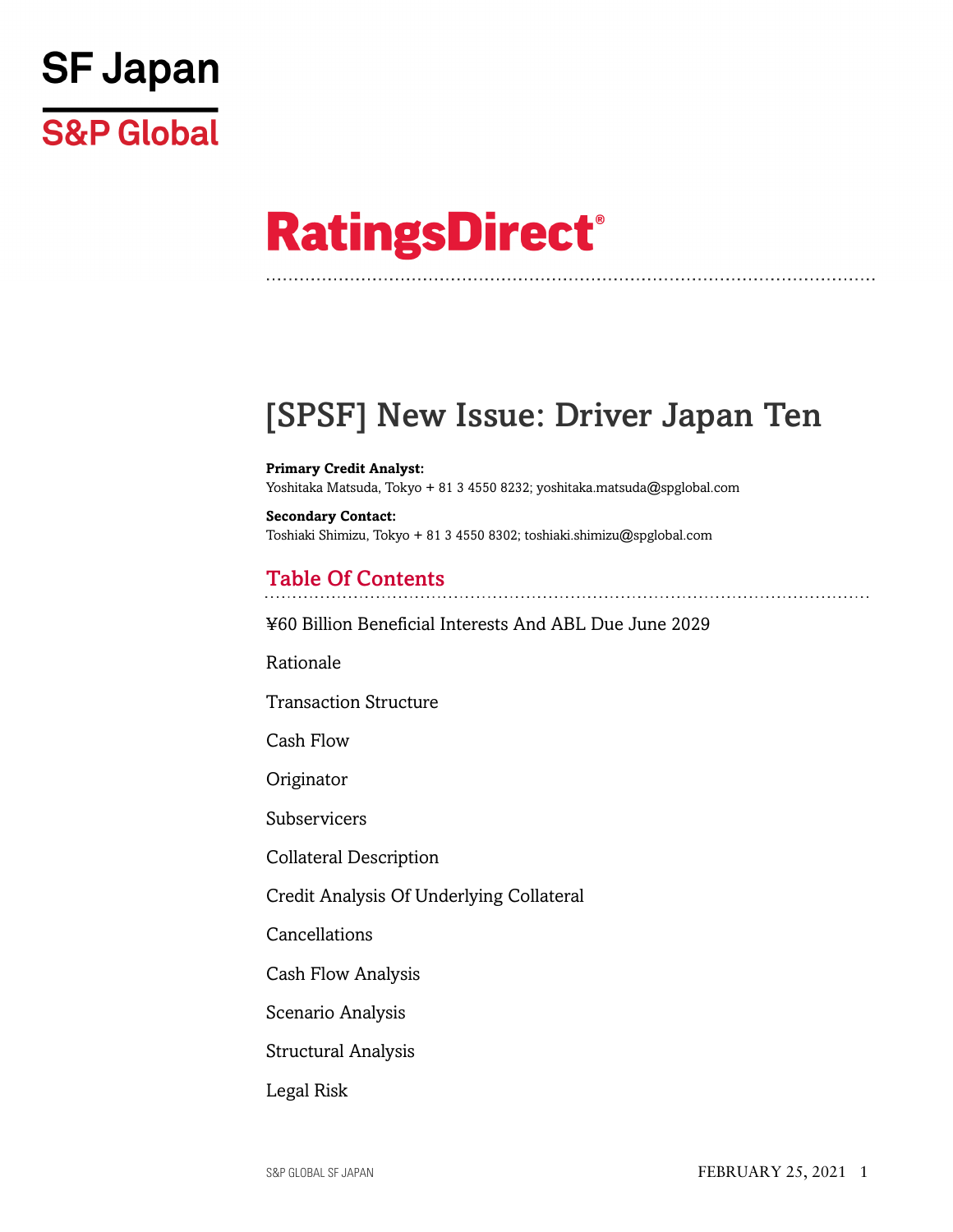# Table Of Contents (cont.)

[Surveillance](#page-19-0)

[Note](#page-20-0)

[Related Criteria](#page-20-1)

[Related Research](#page-20-2)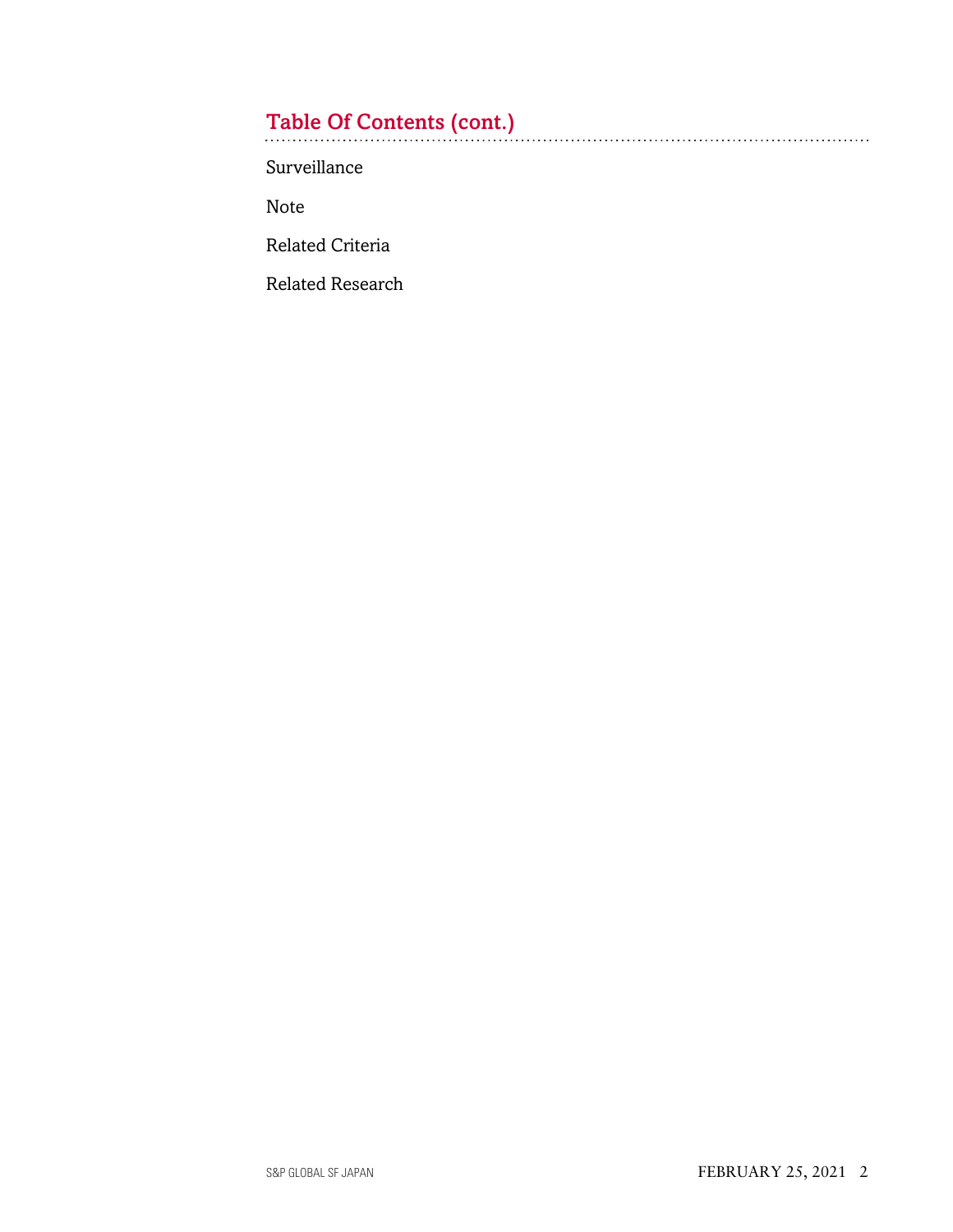# [SPSF] New Issue: Driver Japan Ten

# Ratings Detail

This information is published by S&P Global SF Japan Inc. S&P Global SF Japan Inc. is a registered credit rating agency under Japan's Financial Instruments and Exchange Act (FIEA) but is not registered as a Nationally Recognized Statistical Rating Organization (NRSRO) under U.S. laws. Therefore the credit ratings assigned by S&P Global SF Japan Inc. are Registered Credit Ratings under FIEA but are not Credit Ratings issued by an NRSRO under U.S. laws.

# <span id="page-2-0"></span>¥60 Billion Beneficial Interests And ABL Due June 2029

#### Ratings As Of Feb. 25, 2021

| Class                  | Amount (bil. $\mathbf{\Psi}$ ) | Rating     | Interest rate | Legal final maturity<br>date | <b>Overcollateralization ratio (%) \$</b> |
|------------------------|--------------------------------|------------|---------------|------------------------------|-------------------------------------------|
| Beneficial interests 2 | 33.8                           | AAA (sf)   | Fixed         | June 28, 2029                | 6.5                                       |
| ABL 2                  | 26.2                           | $AAA$ (sf) | Fixed         | June 28, 2029                | 6.5                                       |

§We define the overcollateralization ratio as: 1-(A+B)/(C-D-E); A: the rated obligations and equally ranked obligations; B: prior obligations to the rated obligations; C: underlying assets (including cash); D: liquidity reserves; E: obligations, except for senior, mezzanine, or subordinate obligations (seller's interest, etc.) ABL--Asset-backed loan.

| Profile                                          |                                                                    |
|--------------------------------------------------|--------------------------------------------------------------------|
| Closing date                                     | Feb. 25, 2021                                                      |
| Collateral                                       | Auto loan receivables                                              |
| Originator/Trustor 1/Servicer                    | Volkswagen Financial Services Japan Ltd.                           |
| Trustee (Trusts 1 and 2)                         | Shinsei Trust & Banking Co. Ltd.                                   |
| Collection account                               | MUFG Bank Ltd.                                                     |
| Arrangers                                        | BNP Paribas Securities (Japan) Ltd. and Mizuho Securities Co. Ltd. |
| ABL 1 Lender/Trustor 2                           | Mizuho Securities Co. Ltd.                                         |
| Underwriter                                      | BNP Paribas Securities (Japan) Ltd.                                |
| Subservicers/Guarantors of auto loan receivables | SMBC Finance Service Co. Ltd. and JACCS Co. Ltd.                   |

#### Credit Support

| (1) Credit support provided through overcollateralization mitigates the credit risk of the beneficial interests and ABLs.<br>(2) Principal payments in cash for the subordinate beneficial interest will not be made until credit enhancement reaches<br>the target level. Accordingly, credit enhancement for the ABL 1 is set to rise to the target level as seasoning increases.                              |
|------------------------------------------------------------------------------------------------------------------------------------------------------------------------------------------------------------------------------------------------------------------------------------------------------------------------------------------------------------------------------------------------------------------|
| After credit enhancement reaches the target level, payments convert to pro rata on the ABL 1 and subordinate beneficial<br>interest. We incorporate an impact of pro rata-basis redemption in our cash flow analysis. (3) During the one-year<br>revolving period, the amount of the subordinate beneficial interest that serves as credit enhancement increases if the<br>originator entrusts additional loans. |
| Early amortization triggers would mitigate the potential adverse impact on redemption of ABL 1.                                                                                                                                                                                                                                                                                                                  |
|                                                                                                                                                                                                                                                                                                                                                                                                                  |

| <b>Transaction Structure</b> |                                                                                                                                                                                                                                                                                                                                                                                     |  |  |  |
|------------------------------|-------------------------------------------------------------------------------------------------------------------------------------------------------------------------------------------------------------------------------------------------------------------------------------------------------------------------------------------------------------------------------------|--|--|--|
| Servicing risk               | A backup servicer was not appointed at the closing date. If certain credit events stipulated in trust agreements occur, trustee 1<br>will appoint a backup servicer and, in certain cases, have that backup servicer take over servicing operations from the initial<br>servicer. This structure mitigates the risk of servicing activities being disrupted for an extended period. |  |  |  |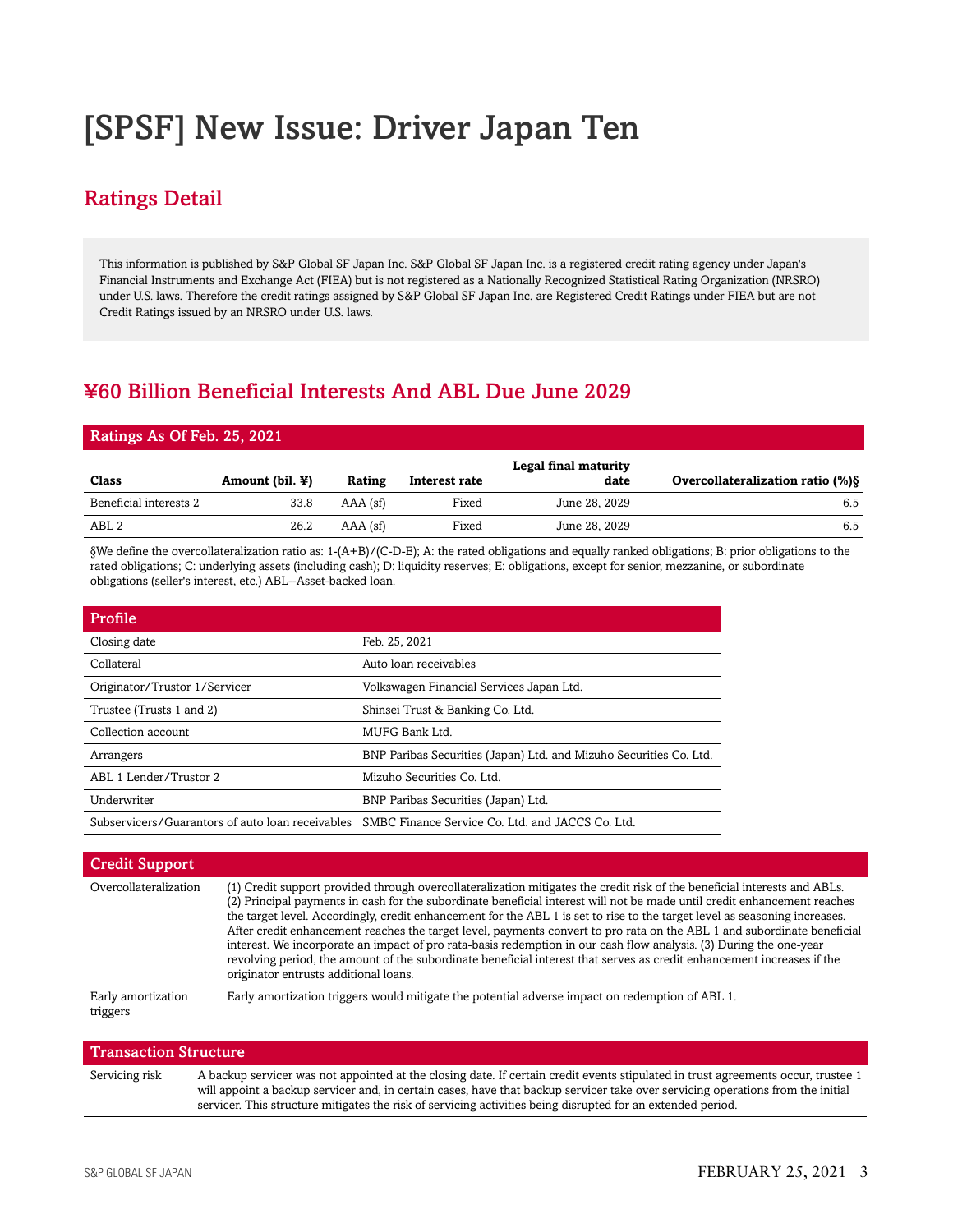|                   | <b>Transaction Structure (cont.)</b>                                                                                                                                                                                                                                                       |
|-------------------|--------------------------------------------------------------------------------------------------------------------------------------------------------------------------------------------------------------------------------------------------------------------------------------------|
| Liquidity risk    | A cash reserve funded at closing for four months' worth of interest payments and transaction expenses mitigates liquidity risk.<br>In addition, this cash reserve is nonamortizing during the transaction term and ultimately serves as credit support.                                    |
| Commingling risk  | Advance payment collections by the servicer and overcollateralization mitigate commingling risk.                                                                                                                                                                                           |
| Counterparty risk | Under the transaction documents, qualified banks have a short-term credit rating of 'A-1' or above. In the future, if the bank of<br>the account is no longer eligible as a qualified bank, the account will be transferred within 30 days to a financial institution<br>that is eligible. |

| <b>Assumed Scenarios</b>                                       |     |                                     |
|----------------------------------------------------------------|-----|-------------------------------------|
| (%)                                                            |     | Base scenario 'AAA' stress scenario |
| Cumulative default rate                                        | 0.8 | 4.0                                 |
| Losses on balloon payments                                     | 0.0 | 7.0                                 |
| Monthly prepayment rate                                        | 1.0 | $0.05$ to $3.0$                     |
| Cumulative default rate considering losses on balloon payments | 0.8 | 6.9                                 |
| Excess spread                                                  |     | 1.0                                 |
| Break-even overcollateralization level                         |     | 5.9                                 |

# <span id="page-3-0"></span>Rationale

S&P Global SF Japan Inc. (SPSF) today said that it has assigned its 'AAA (sf)' ratings to Driver Japan ten's beneficial interests 2 and its corresponding asset-backed loan (ABL 2) under the transaction. Both are due June 2029; they are worth a combined ¥60.0 billion (see tables above). The collateral comprises Japanese auto loan receivables that Volkswagen Financial Services Japan Ltd. (VWFSJ) originated.

The ratings reflect our views primarily on the following.

- We assume a cumulative default rate on the initial receivables balance of 0.8% under our base scenario during the transaction term, based on the characteristics of and historical data on the underlying auto loan assets, performance data on past series, and our overall outlook for the future performance of Japanese auto loan assets.
- We also assume a cumulative default rate of 6.9% under our 'AAA' stress scenario, considering that the underlying assets include auto loans with balloon payments (such loans have equal payments during the loan's life except for the last "balloon" payment, which is significantly larger).
- Credit support, provided through overcollateralization, mitigates the credit risk of the underlying assets.
- Credit support available to the beneficial interests 2 and ABL 2 withstood our 'AAA' stress scenario after analyzing the cash flow stressed on all the parameters, including default rates.
- Advance payment collections by the transaction's servicer mitigate commingling risk.
- Cash reserves in order to provide liquidity support for interest payments on rated classes and transaction costs are funded on its closing date.
- Initial servicer VWFSJ, and subservicers JACCS Co. Ltd. and SMBC Finance Service Co. Ltd. (SMBC Finance) are able to fulfill their roles in the transaction.
- As soon as the overcollateralization ratio has reached a certain level after a revolving period, the principal will be redeemed on a pro rata basis. The transaction's payment structure will convert principal payments to a monthly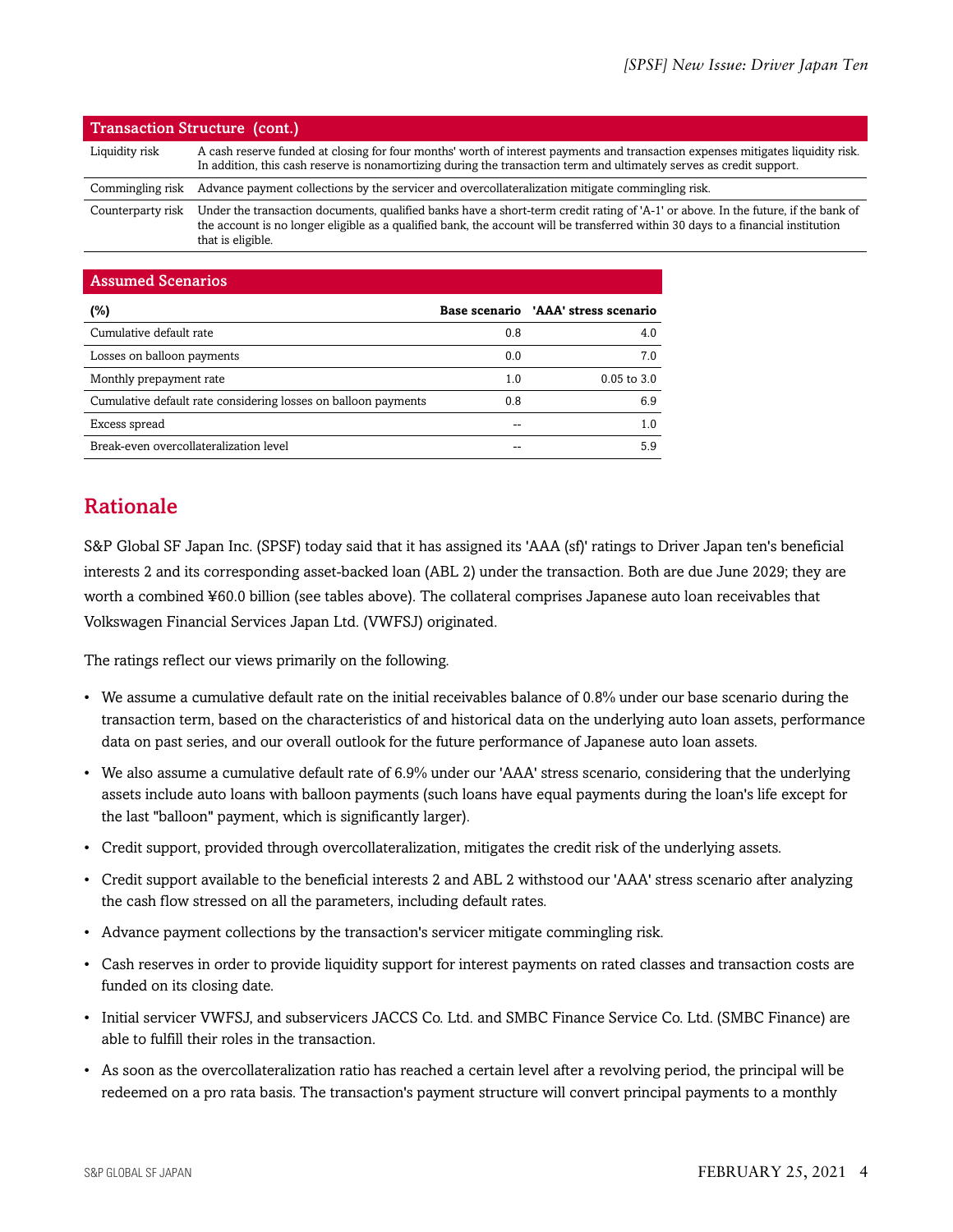pass-through turbo structure if these early amortization triggers hit.

• The transaction's legal structure establishes that the entrustment of the underlying assets is not considered as security interest and thus the underlying assets are not considered as part of the originator's property in the event of its bankruptcy.

S&P Global Ratings believes there remains high, albeit moderating, uncertainty about the evolution of the coronavirus pandemic and its economic effects. Vaccine production is ramping up and rollouts are gathering pace around the world. Widespread immunization, which will help pave the way for a return to more normal levels of social and economic activity, looks to be achievable by most developed economies by the end of the third quarter. However, some emerging markets may only be able to achieve widespread immunization by year-end or later. We use these assumptions about vaccine timing in assessing the economic and credit implications associated with the pandemic (see our research here: www.spglobal.com/ratings). As the situation evolves, we will update our assumptions and estimates accordingly.

# <span id="page-4-0"></span>Transaction Structure

The ¥60 billion beneficial interests 2 and ABL 2 are backed by a pool of auto loan receivables that VWFSJ originated. The transaction structure is shown below (see chart 1).



#### **Driver Japan Ten**

**Transaction structure** 

Copyright © 2021 by Standard & Poor's Financial Services LLC. All rights reserved.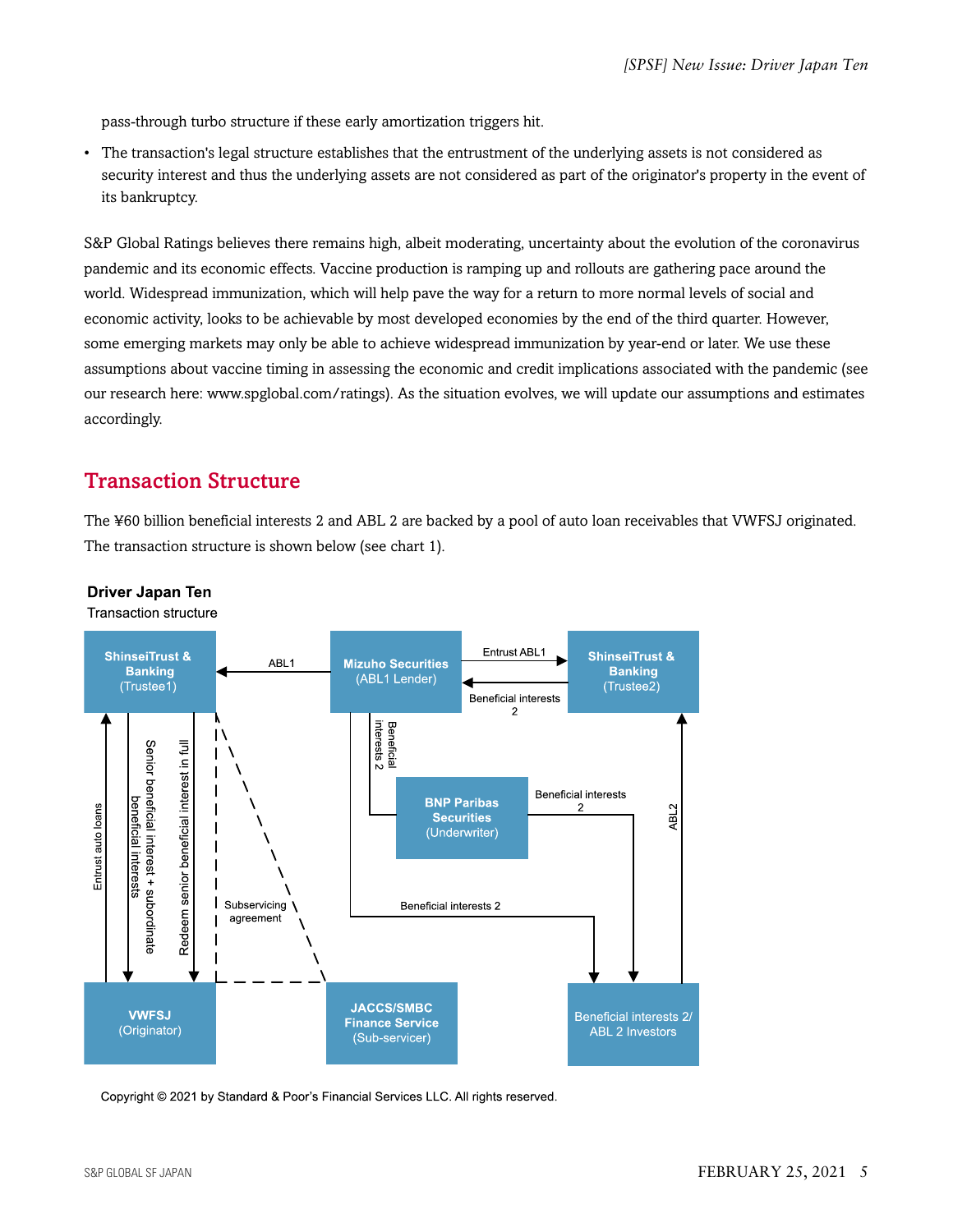1. The originator entrusted a pool of auto loan receivables and cash with Shinsei Trust & Banking Co. Ltd. (Shinsei Trust; trustee 1). At the entrustment, the lien on the receivables was perfected against third-party claims via registration of the transfer of the receivables, pursuant to regulations for perfection under Japan's Special Perfection Law. Perfection against obligor claims will be suspended unless certain events, such as a servicer replacement, occur. The originator received the senior beneficial interest and subordinate beneficial interest. Upon entrustment of the auto loans, the originator transferred withheld ownership of the relevant purchased vehicles to trustee 1. However, withheld ownership was not registered in trustee 1's name.

2. Trustee 1 raised funds from Mizuho Securities Co. Ltd. (ABL 1 Lender). Trustee 1 then redeemed the senior beneficial interest in full on the trust commencement date. The originator holds the subordinate beneficial interest for the life of the transaction.

3. The ABL 1 Lender entrusted ABL 1 with Shinsei Trust, which serves also as trustee 2. Then, BNP Paribas Securities (Japan) Ltd. as underwriter and Mizuho Securities as ABL 1 Lender sold the beneficial interests 2 to investors through a private placement. Investors also chose to lend money through ABL 2 instead of purchasing the beneficial interests 2. At the transfer of the beneficial interests 2, their assignment was perfected against obligor and third-party claims following trustee 2's written consent to a notarially certified date, pursuant to Article 94 of the Trust Law.

4. During the revolving period, the originator may entrust further auto loan receivables with trustee 1 if funds are available.

5. The originator will continue to collect the receivables with the subservicers.

The ABL 1, beneficial interests 2, and ABL 2 carry fixed rates of interest and dividend. Trustee 1 is scheduled to pay interest and principal on ABL 1 from its account to a separate account for trustee 2 on each monthly trust calculation date. After the one-year revolving period, trustee 1 will redeem ABL 1 sequentially until overcollateralization reaches 11.5%--which is 5.0 percentage points higher than the level at closing. As soon as overcollateralization has reached 11.5%, trustee 1 will redeem the principal on ABL 1 and the subordinate beneficial interest pro rata.

Trustee 2 will use collections from ABL 1 to pay interest and principal on the beneficial interests 2 and ABL 2 via a pass-through structure after deducting its trustee fee. The payment priority of the beneficial interests 2 and ABL 2 is pari passu throughout the transaction term.

In this transaction, a backup servicer was not appointed at closing. In the event that certain credit events stipulated in trust agreements occur, trustee 1 will appoint a backup servicer and, in certain cases, have that backup servicer take over servicing operations from the initial servicer.

# <span id="page-5-0"></span>Cash Flow

#### Delivery of collections

Each monthly collection period of this transaction starts on the 11th of each month and ends on the 10th of the following month. JACCS will collect payments from the receivables it subservices on behalf of VWFSJ through automatic withdrawal from the obligors' accounts on the 27th of each month. SMBC Finance will collect the same on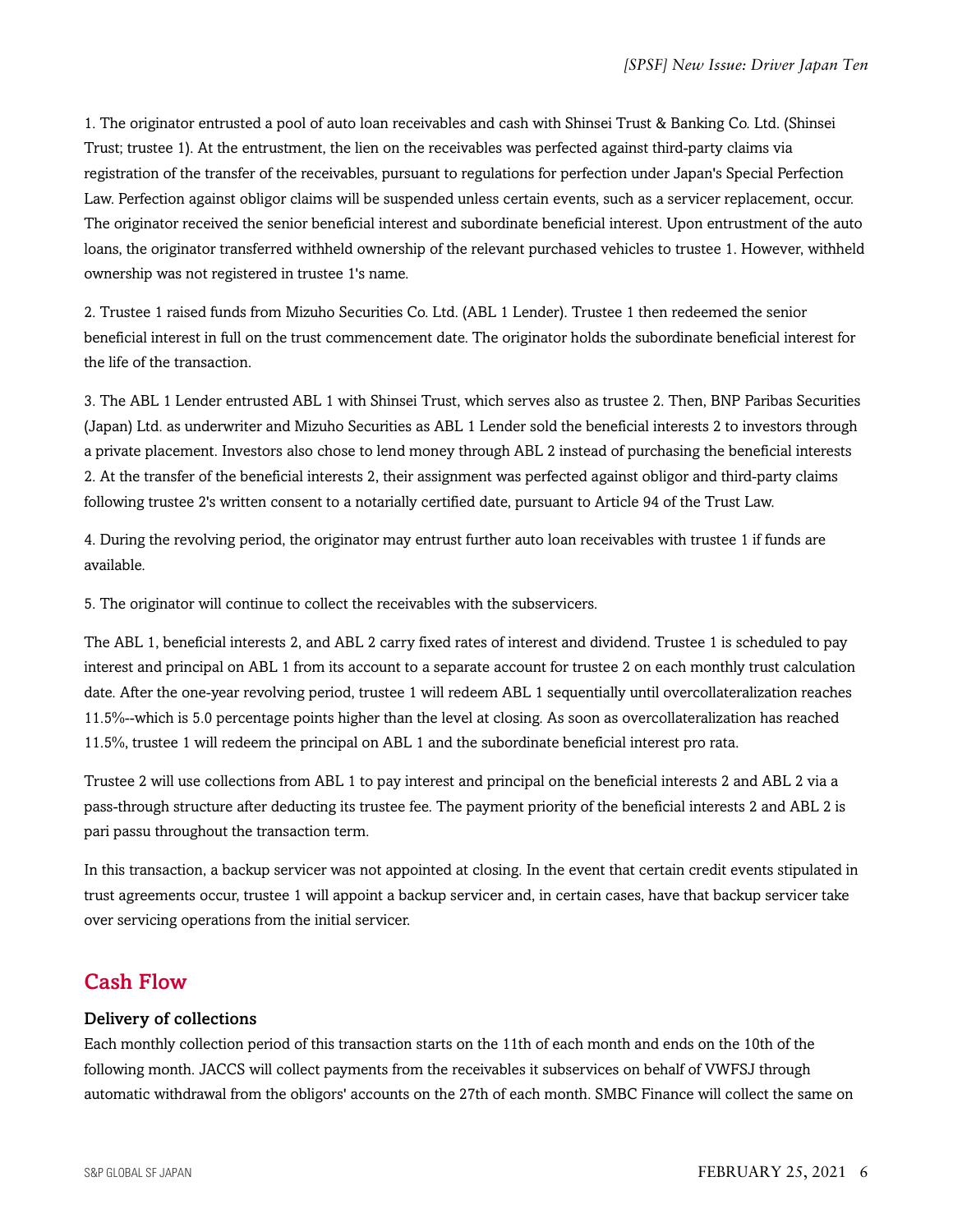the 26th of each month. JACCS and SMBC Finance, as the guarantors, will transfer the full amount of scheduled collected proceeds--regardless of the amount of actual collected proceeds--to VWFSJ on the same respective days. VWFSJ makes advance payment to trustee 1 for one month of scheduled collections on the fourth business day before the 28th of the month when automatic withdrawal occurs. It reimburses the advance payment four business days before the 28th of the following month. In this transaction, the modified following business day convention will apply to the 28th of each month.

Trustee 1 will distribute interest and principal on ABL 1 one business day before the 28th of each month. Trustee 2 will distribute interest and principal on the beneficial interests 2 and ABL 2 on the 28th of the same month.

#### Revolving period

During the revolving period, VWFSJ can entrust additional auto loan receivables with trustee 1. The revolving period starts on the trust commencement date and ends on March 10, 2022, at the latest. It will end earlier if and when any of the early amortization events described below occur.

During the revolving period, trustee 1 will use interest and principal collected from the auto loan receivables less an amount equivalent to the sum of trustee fees, servicing fees, and other expenses to pay interest on ABL 1. Then, trustee 1 will retain excess cash collected from the asset pool (retained cash) in a trust. However, if VWFSJ entrusts additional auto loan receivables, it will receive a newly issued senior beneficial interest and subordinate beneficial interest and will use the retained cash to redeem the new senior beneficial interest. As soon as overcollateralization has reached 8.5%, payment to the subordinate beneficial interest will start using the excess overcollateralization or earnings.

#### Repayment of beneficial interests and ABL

After the revolving period has ended, trustee 1 will use interest and principal collected from the auto loan receivables, less an amount equivalent to the sum of trustee fees, servicing fees, and other expenses, to pay interest on ABL 1. Then ABL 1 will redeem sequentially until overcollateralization reaches 11.5%. As soon as overcollateralization has reached 11.5%, trustee 1 will transfer principal payments received pro rata to ABL 1 and the subordinate beneficial interest. The percentage of overcollateralization for ABL 1 will remain constant as long as the portfolio's performance stays within the following predetermined boundaries:

- The cumulative gross loss ratio exceeds 0.50% during the first six months after closing, 0.80% between month six and month 15, or 1.15% between month 15 and month 24, and trustee 1 therefore repays ABL 1 sequentially until overcollateralization reaches 17.0% for ABL 1.
- Additional credit enhancement reaches the required level, and the repayment therefore reverts to pro rata.
- The cumulative gross loss ratio exceeds 1.6% at any time, and amortization therefore permanently switches to sequential payments.

#### Discount rate

The discount rate applied to each loan (includes additional auto loans that VWFSJ may entrust during the revolving period) in Driver Japan ten's pool is set to be the greater of: (1) a predetermined rate (which is set, based on the entrusted pool, such that the cash flow from the assets covers the fixed interest rate of ABL 1, plus fees and expenses),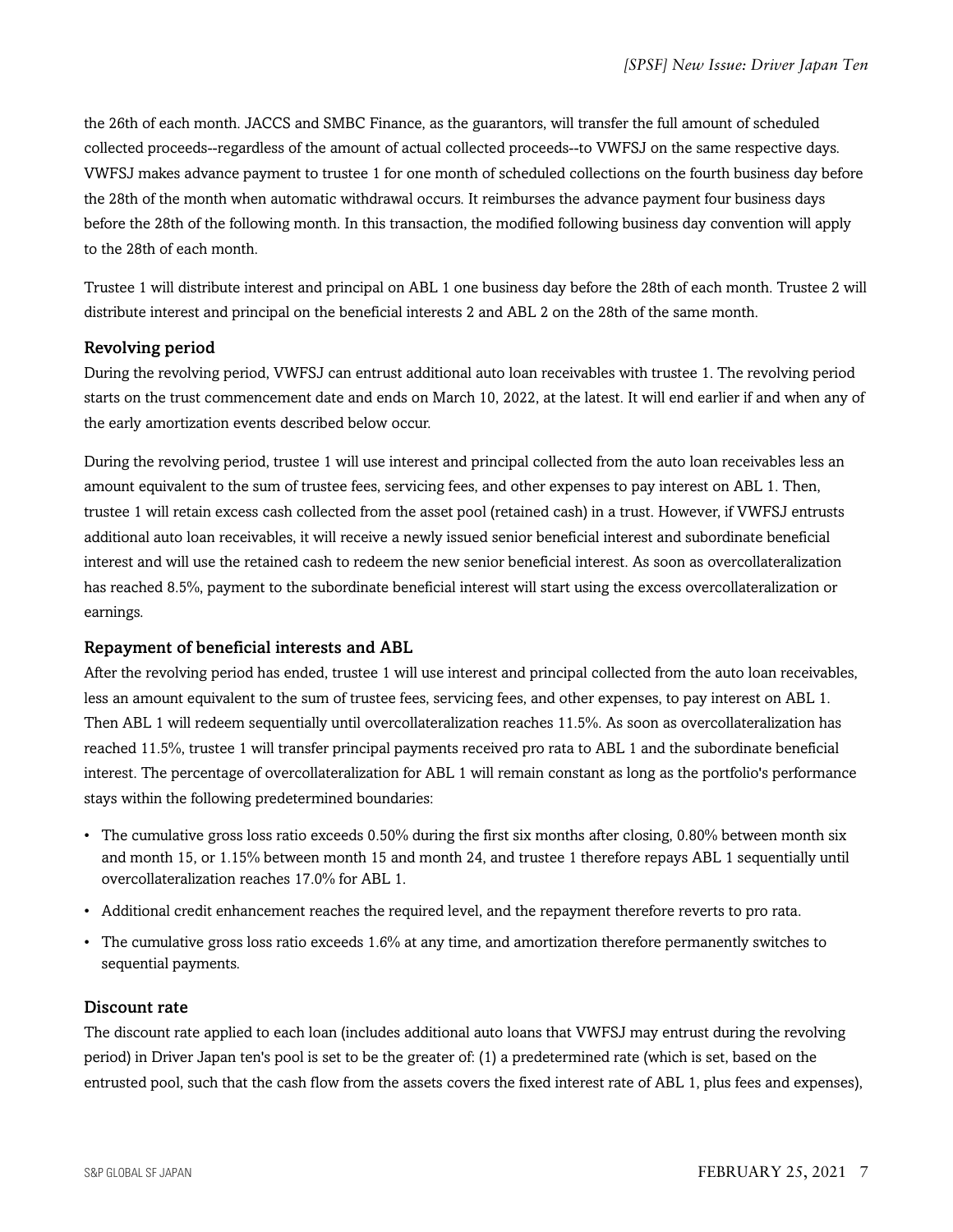and (2) the applicable interest rate in the relevant auto loan agreement.

#### Early amortization triggers

This transaction is structured with early amortization triggers, which mitigates the potential adverse impact on redemption of ABL 1. In the early amortization period, trustee 1 repays ABL 1 sequentially. Early amortization trigger events include, but are not restricted to, the following:

- The cumulative gross loss ratio exceeds 1.6%;
- A servicer replacement event occurs;
- A subservicer replacement event occurs; and
- The outstanding cash amount in the trust account exceeds 10% of the portfolio volume for three consecutive months.

#### Credit enhancement

Overcollateralization provides credit protection for the transaction. In addition, the structure benefits from a nonamortizing cash reserve, which serves primarily as liquidity support and ultimately as credit support. Meanwhile, advance payments by the transaction's servicer mitigate commingling risk.

# <span id="page-7-0"></span>**Originator**

VWFSJ, established in 1990, is a subsidiary of Volkswagen Finance Overseas B.V. that in turn is controlled by Germany-based Volkswagen Financial Services AG, which car manufacturer Volkswagen AG owns. VWFSJ's primary business is to provide financing for customers of Volkswagen AG and grant credit to car dealers. These car dealers sell predominantly Volkswagen and Audi vehicles, along with those of Bentley, Lamborghini, and Ducati, in Japan. VWFSJ outsources its auto loan operations--including credit and scoring, processing contract applications, and collections--to JACCS and SMBC Finance. These two companies also provide guarantees to VWFSJ against losses from auto loans. VWFSJ had ¥386.2 billion in total assets and 79 employees as of Oct. 31, 2020.

#### <span id="page-7-1"></span>**Subservicers**

JACCS is a Japanese consumer credit company, providing shopping credit, auto loans, and credit cards to retail customers. It is an equity method affiliate of MUFG Bank Ltd.

SMBC Finance is a part of Sumitomo Mitsui Financial Group Inc.; it functions as the group's diversified financial arm. It was formed in July 2020 through the merger of Cedyna Financial Corp. and SMBC Finance. It mainly engages in credit card, credit sales, and transaction businesses.

# <span id="page-7-2"></span>Collateral Description

The entrusted collateral pool backing the transaction comprises 26,193 auto loans, with a total discounted principal balance of about ¥64,171.28 million. The assets meet the major eligibility criteria listed below.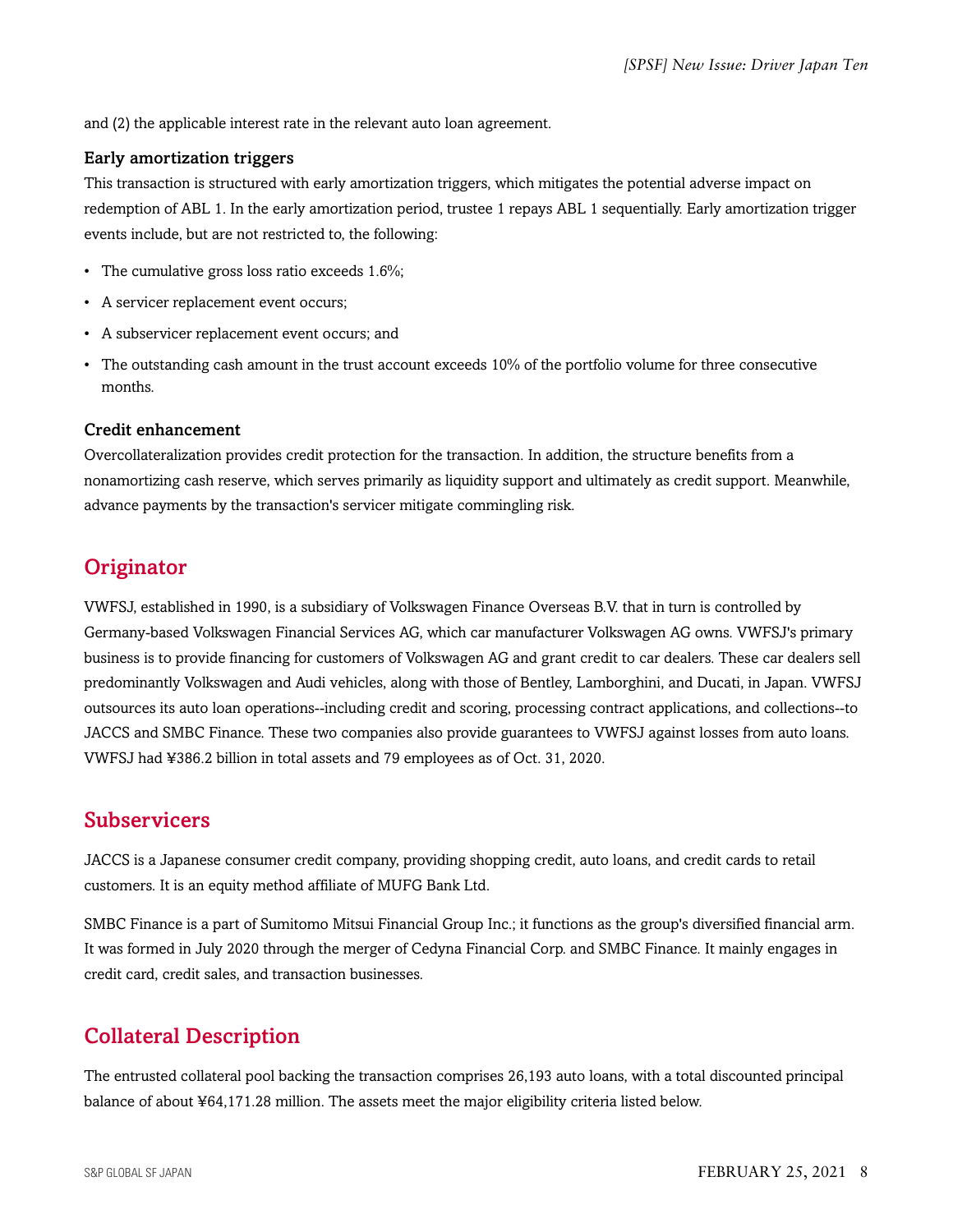- No receivable is in default or overdue.
- The borrower has made at least two monthly payments.
- The borrower makes monthly payments via automatic withdrawal or remittance.
- The borrower makes monthly payments in equal monthly installments, and without skipped or irregular payments (except for annual or semiannual bonus payments and final balloon payments).
- The current principal outstanding balance of each receivable is greater than ¥50,000 and less than ¥10,000,000.
- The remaining number of monthly installments is no higher than 82.
- JACCS or SMBC Finance guarantees the receivables.

According to the transaction documents, receivables added to the portfolio during the revolving period need to comply with the same eligibility criteria as the receivables entrusted at closing. In addition, the portfolio's concentration in used cars and in the amount of balloon payments should not exceed certain limits during the revolving period. The concentration limit for balloon payments is 50%, that for used cars is 35%, and that for non-Volkswagen group brand cars is 5% of the total amount of loans. All limits are as of the day immediately after the trust commencement date and the additional entrustment date.

The largest single contract from an obligor represents about 0.03% of the portfolio and the top 20 loans from obligors make up 0.37% of the portfolio. The average outstanding loan balance is ¥2.45 million.

The entrusted contracts contain no maintenance components, and each borrower has paid at least two installments. The underlying assets of this transaction comprise consumer loan contracts (84.0%) and business loan contracts (16.0%). Also, 7.2% of the loan contracts are amortizing and 92.8% incorporate a balloon feature. The share for the balloon payment amount is 36.4% of the total initial amount of all loans.

Loans have an original maturity of between six and 84 months, and the remaining terms are between one and 81 months. The securitized portfolio comprises predominantly auto loans for Volkswagen and Audi vehicles. The collateral pool does not contain auto loans for the purchase of Ducati vehicles.

The largest car dealer represented about 11.4% of the mother portfolio and the top 20 dealers comprised 54.1% of the mother portfolio as of Oct. 31, 2020.

The composition of the entrusted pool of entrusted receivables is similar to that of the pools of entrusted receivables underlying past series of transactions issued by the originator. The proportion of used car loans and balloon loans has increased moderately.

Table 1 shows: attribute data of VWFSJ's entire auto loan book (the mother pool) as of Oct. 31, 2020; the pool of entrusted receivables as of Feb. 10, 2021; and attribute data of the entrusted receivables pools of the past series. The mother pool consists of receivables that VWFSJ originated and JACCS or SMBC Finance guarantees. Some of the receivables in the mother pool failed to meet the eligibility criteria for the entrusted pool. An overview of the loan products securitized in the Driver Japan ten transaction also follows (see table 2).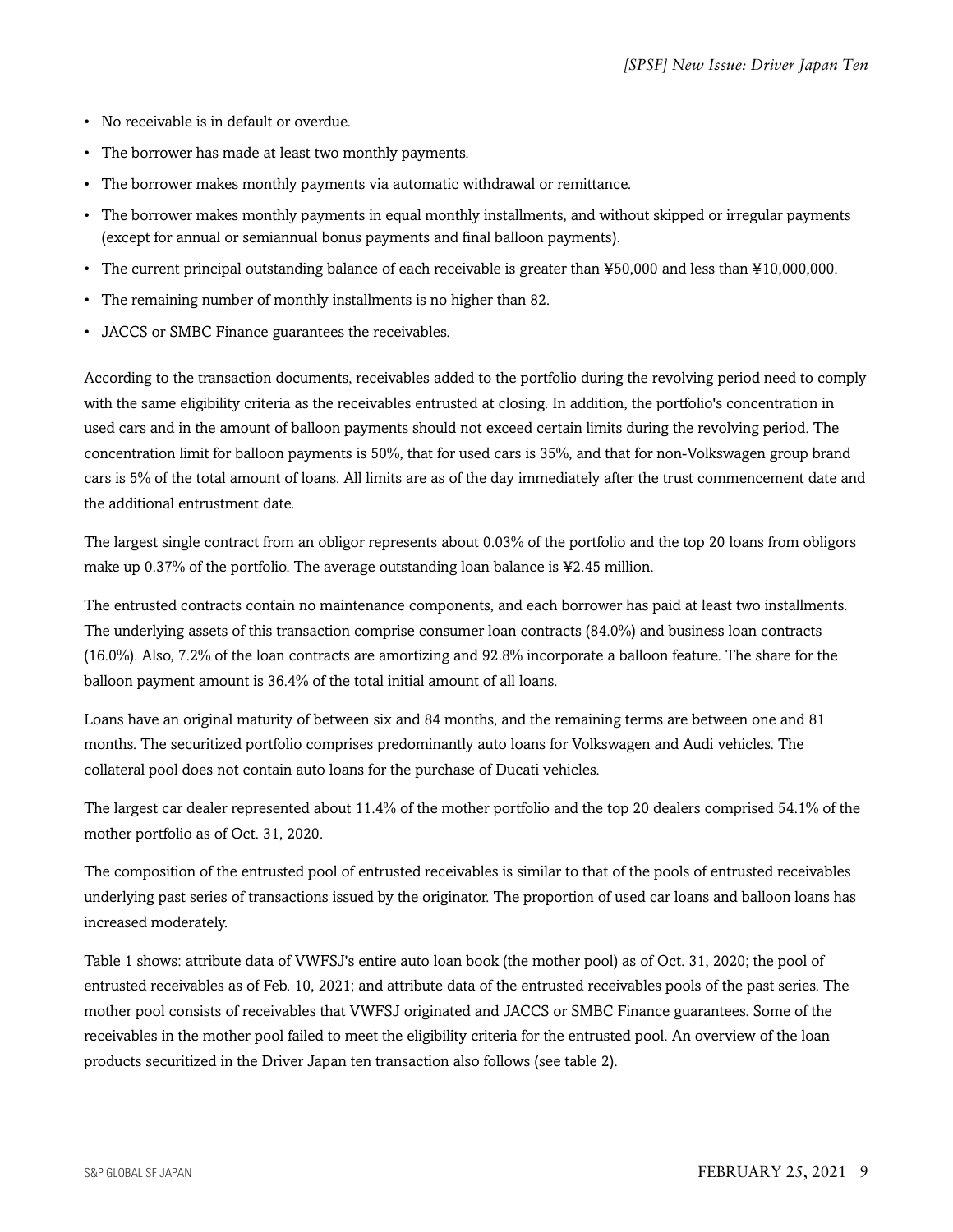#### **Table 1**

| <b>Attribute Data Of Receivables Pools</b>       |                                                                                                                     |                                                                                                                     |                                                                                                                         |                                                                                                                     |                                                                                                                |                                                                                                                    |
|--------------------------------------------------|---------------------------------------------------------------------------------------------------------------------|---------------------------------------------------------------------------------------------------------------------|-------------------------------------------------------------------------------------------------------------------------|---------------------------------------------------------------------------------------------------------------------|----------------------------------------------------------------------------------------------------------------|--------------------------------------------------------------------------------------------------------------------|
|                                                  | Driver Japan ten<br>mother pool (as<br>of Oct. 31, 2020)                                                            | Driver Japan<br>ten entrusted<br>pool (as of Feb.<br>10, 2021)                                                      | Driver Japan<br>nine entrusted<br>pool (as of Feb.<br>10, 2020)                                                         | Driver Japan<br>eight entrusted<br>pool (as of Feb.<br>10, 2019)                                                    | Driver Japan<br>seven entrusted<br>pool (as of Feb.<br>10, 2018)                                               | Driver Japan six<br>entrusted pool<br>(as of Feb. 10,<br>2017)                                                     |
| Country of origin                                | Japan                                                                                                               | Japan                                                                                                               | Japan                                                                                                                   | Japan                                                                                                               | Japan                                                                                                          | Japan                                                                                                              |
| Total receivables<br>$(\yen)^*$                  | 265,638,055,944                                                                                                     | 64,171,277,269                                                                                                      | 64,172,991,168                                                                                                          | 69,520,797,756                                                                                                      | 58,823,742,157                                                                                                 | 64,171,706,472                                                                                                     |
| No. of contracts                                 | 125,749                                                                                                             | 26,193                                                                                                              | 26,586                                                                                                                  | 30,362                                                                                                              | 25,466                                                                                                         | 30,757                                                                                                             |
| Guarantee<br>providers                           | SMBCFS (51.5%);<br>JACCS (48.5%)                                                                                    | SMBCFS (56.8%);<br>JACCS (43.2%)                                                                                    | SMBCFS (56.7%);<br>JACCS (43.3%)                                                                                        | SMBCFS (57.6%);<br>JACCS (42.4%)                                                                                    | SMBCFS (58.8%);<br>JACCS (41.2%)                                                                               | SMBCFS (61.1%)<br>JACCS (38.9%)                                                                                    |
| Customer type                                    | Retail (82.0%);<br>Corporate $(18.0\%)$                                                                             | Retail (84.0%);<br>Corporate $(16.0\%)$                                                                             | Retail (83.9%);<br>Corporate $(16.1\%)$                                                                                 | Retail (85.1%);<br>Corporate (14.9%)                                                                                | Retail (84.8%);<br>Corporate (15.2%)                                                                           | Retail (85.6%);<br>Corporate $(14.4\%)$                                                                            |
| Vehicle type <sup>+</sup>                        | New (74.8%); Used<br>$(25.2\%)$                                                                                     | New (71.3%);<br>Used (28.7%)                                                                                        | New (74.6%);<br>Used (25.4%)                                                                                            | New (75.3%);<br>Used (24.7%)                                                                                        | New (76.2%);<br>Used (23.8%)                                                                                   | New (77.1%);<br>Used (22.9%)                                                                                       |
| Geographic<br>concentration                      | Tokyo (17.7%);<br>Kanagawa $(9.9\%)$ ;<br>Osaka (7.8%); Aichi<br>(7.0%); Saitama<br>$(6.4\%)$                       | Tokyo (17.9%);<br>Kanagawa<br>(10.4%); Osaka<br>$(7.5\%)$ ; Aichi<br>(7.4%); Saitama<br>$(6.5\%)$                   | Tokyo (16.8%);<br>Kanagawa<br>(10.9%); Osaka<br>(7.4%); Aichi<br>(7.3%); Saitama<br>$(6.8\%)$                           | Tokyo (18.1%);<br>Kanagawa<br>(10.1%); Aichi<br>(7.3%); Osaka<br>(7.2%); Saitama<br>$(6.8\%)$                       | Tokyo (18.0%);<br>Kanagawa<br>(10.4%); Aichi<br>(7.3%); Saitama<br>(6.7%); Osaka<br>$(6.6\%)$                  | Tokyo (17.7%);<br>Kanagawa<br>(10.2%); Aichi<br>(6.9%); Saitama<br>(6.6%); Osaka<br>$(6.3\%)$                      |
| Average<br>outstanding<br>receivables size (¥)*  | 2,112,447                                                                                                           | 2,449,940                                                                                                           | 2,413,789                                                                                                               | 2,289,731                                                                                                           | 2,309,893                                                                                                      | 2,086,410                                                                                                          |
| Outstanding loan<br>size range $(\frac{1}{2})^*$ | 5,268 to 60,899,301                                                                                                 | 50,049 to<br>9,999,457                                                                                              | 50,419 to<br>9,996,172                                                                                                  | 51,322 to<br>9,987,070                                                                                              | 50,096 to<br>9,976,018                                                                                         | 50,096 to<br>9,980,361                                                                                             |
| Weighted-average<br>seasoning (months)           | 17.5                                                                                                                | 8.8                                                                                                                 | 9.1                                                                                                                     | 9.3                                                                                                                 | 9.6                                                                                                            | 11.8                                                                                                               |
| Weighted-average<br>remaining term<br>(months)   | 33.6                                                                                                                | 41.4                                                                                                                | 40.5                                                                                                                    | 39.2                                                                                                                | 38.9                                                                                                           | 36.3                                                                                                               |
| Weighted-average<br>interest rate (%)            | 2.22                                                                                                                | 2.14                                                                                                                | 2.27‡                                                                                                                   | 2.32‡                                                                                                               | $2.12+$                                                                                                        | 2.06‡                                                                                                              |
| Asset redemption<br>profile                      | Amortizing loans<br>$(7.1\%)$ ; balloon<br>loans (92.9%);<br>balloon payment<br>share (43.6%)                       | Amortizing loans<br>$(7.2\%)$ ; balloon<br>loans (92.8%);<br>balloon payment<br>share (36.4%)                       | Amortizing loans<br>(8.7%); balloon<br>loans (91.3%);<br>balloon payment<br>share (36.4%)                               | Amortizing loans<br>$(10.9\%)$ ; balloon<br>loans (89.1%);<br>balloon payment<br>share (37.7%)                      | Amortizing loans<br>$(10.6\%)$ ; balloon<br>loans (89.4%);<br>balloon payment<br>share (38.2%)                 | Amortizing loans<br>$(13.6\%)$ ; balloon<br>loans (86.4%);<br>balloon payment<br>share (39.5%)                     |
| Manufacturer<br>breakdown                        | Volkswagen<br>(50.5%); Audi<br>$(42.0\%)$ ; Others<br>$(7.5\%)$                                                     | Volkswagen<br>(50.1%); Audi<br>(49.3%); Others<br>$(0.6\%)$                                                         | Volkswagen<br>(51.2%); Audi<br>(48.3%); Others<br>$(0.5\%)$                                                             | Volkswagen<br>(54.6%); Audi<br>$(45.1\%)$ ; Others<br>$(0.3\%)$                                                     | Volkswagen<br>(51.8%); Audi<br>(47.8%); Others<br>$(0.4\%)$                                                    | Volkswagen<br>(51.6%), Audi<br>$(48.1\%)$ ; Others<br>$(0.3\%)$                                                    |
| Type of loan<br>products**                       | Owner's Plan<br>$(4.7\%)$ ; Solutions<br>(47.8%); S-Loan<br>(45.0%); S-Loan<br>Plus $(0.1\%)$ ; others<br>$(2.4\%)$ | Owner's Plan<br>$(3.8\%)$ ; Solutions<br>(50.3%); S-Loan<br>(42.6%); S-Loan<br>Plus $(0.0\%)$ ;<br>others $(3.4\%)$ | Owner's Plan<br>$(5.5\%)$ ; Solutions<br>$(48.8\%)$ ; S-Loan<br>(42.4%); S-Loan<br>Plus $(0.1\%)$ ;<br>others $(3.2\%)$ | Owner's Plan<br>$(6.5\%)$ ; Solutions<br>(45.9%); S-Loan<br>(42.4%); S-Loan<br>Plus $(0.8\%)$ ;<br>others $(4.4\%)$ | Owner's Plan<br>$(7.3\%)$ ; Solutions<br>(40.2%); S-Loan<br>(46.5%); S-Loan<br>Plus (2.8%) others<br>$(3.2\%)$ | Owner's Plan<br>$(10.8\%)$ ; Solutions<br>(38.8%); S-Loan<br>(44.2%); S-Loan<br>Plus $(3.4\%)$ others<br>$(2.8\%)$ |

\*The receivables balance of the mother pool is actual, while that of the final pool are discounted by the aforementioned discount rate. §SMBCFS indicates SMBC Finance Service Co. Ltd. or former Cedyna Financial Corp. †Used includes refinanced loans. ‡We calculated the weighted-average interest rate using the interest rates applied in the auto loan agreements and the principal amounts of the discounted loans. The discounted weighted-average interest rate is slightly higher than this rate. \*\*Solutions includes Loans of Audi Future Drive.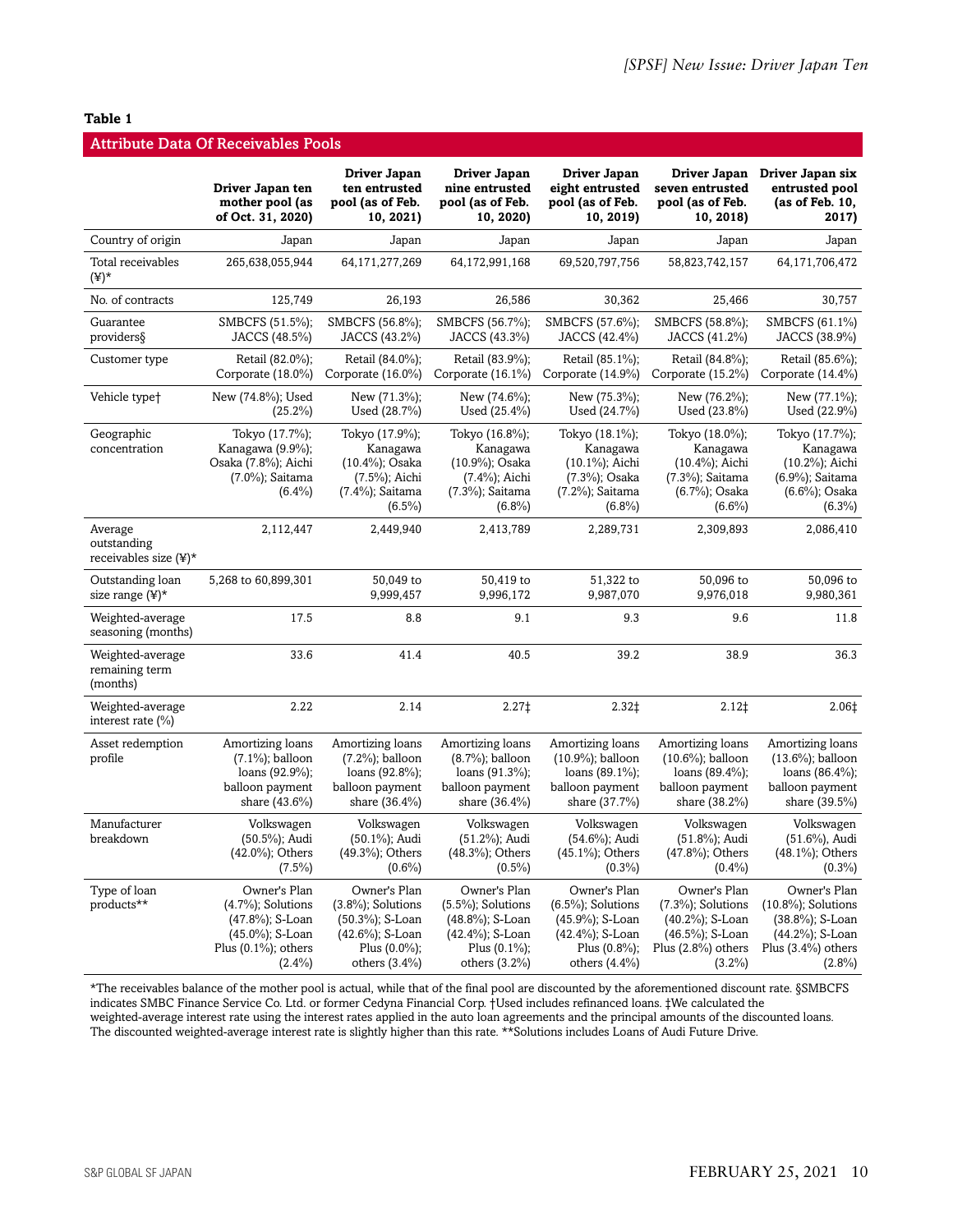#### **Table 1 (continued)**

|                                                    | <b>Attribute Data Of Receivables Pools</b>                                                            |                                                                                                          |                                                                                                          |                                                                                                       |                                                                                                          |
|----------------------------------------------------|-------------------------------------------------------------------------------------------------------|----------------------------------------------------------------------------------------------------------|----------------------------------------------------------------------------------------------------------|-------------------------------------------------------------------------------------------------------|----------------------------------------------------------------------------------------------------------|
|                                                    | Driver Japan five<br>entrusted pool (as<br>of Feb. 10, 2016)                                          | Driver Japan four<br>entrusted pool (as<br>of Feb. 10, 2015)                                             | Driver Japan three<br>entrusted pool (as<br>of Feb. 10, 2014)                                            | Driver Japan two<br>entrusted pool (as<br>of Feb. 10, 2013)                                           | Driver Japan one<br>entrusted pool (as of<br>Dec. 10, 2011)                                              |
| Country of origin                                  | Japan                                                                                                 | Japan                                                                                                    | Japan                                                                                                    | Japan                                                                                                 | Japan                                                                                                    |
| Total receivables $(\frac{1}{2})^*$                | 64,176,234,995                                                                                        | 34,225,000,579                                                                                           | 32,086,508,758                                                                                           | 30,270,523,940                                                                                        | 27,322,416,961                                                                                           |
| No. of contracts                                   | 31,976                                                                                                | 16,751                                                                                                   | 15,890                                                                                                   | 14,160                                                                                                | 17,182                                                                                                   |
| Guarantee providers§                               | SMBCFS (62.0%);<br>JACCS (38.0%)                                                                      | SMBCFS (63.5%);<br>JACCS (36.5%)                                                                         | SMBCFS (65.8%);<br>JACCS (34.2%)                                                                         | SMBCFS (73.0%);<br>JACCS (27.0%)                                                                      | JACCS (100.0%)                                                                                           |
| Customer type                                      | Retail (85.0%);<br>Corporate (15.0%)                                                                  | Retail (85.0%);<br>Corporate (15.0%)                                                                     | Retail (85.4%);<br>Corporate (14.6%)                                                                     | Retail (86.3%);<br>Corporate (13.7%)                                                                  | Retail (86.2%);<br>Corporate (13.8%)                                                                     |
| Vehicle type <sup>+</sup>                          | New (79.5%); Used<br>$(20.5\%)$                                                                       | New (82.8%); Used<br>$(17.2\%)$                                                                          | New (82.4%); Used<br>$(17.6\%)$                                                                          | New (82.0%); Used<br>$(18.0\%)$                                                                       | New (80.7%); Used<br>$(19.3\%)$                                                                          |
| Geographic<br>concentration                        | Tokyo (17.4%);<br>Kanagawa (10.5%);<br>Aichi (6.9%); Osaka<br>(6.6%); Saitama<br>$(6.0\%)$            | Tokyo (18.3%);<br>Kanagawa (10.5%);<br>Aichi (7.1%); Osaka<br>(6.3%); Saitama<br>$(5.4\%)$               | Tokyo (18.0%);<br>Kanagawa (10.0%);<br>Aichi (7.4%); Osaka<br>(6.3%); Saitama<br>$(6.2\%)$               | Tokyo (20.6%);<br>Kanagawa (11.3%);<br>Aichi (8.1%); Saitama<br>(5.8%); Chiba (5.0%)                  | Osaka (15.9%);<br>Fukuoka (9.8%);<br>Hokkaido (6.4%);<br>Hiroshima (4.9%);<br>Nagano (4.7%)              |
| Average outstanding<br>receivables size $(\yen)^*$ | 2,007,013                                                                                             | 2,043,162                                                                                                | 2,019,289                                                                                                | 2,137,749                                                                                             | 1,590,177                                                                                                |
| Outstanding loan size<br>range $(\yen)^*$          | 50,072 to 9,997,761                                                                                   | 50,449 to 9,981,969                                                                                      | 50,080 to 9,964,054                                                                                      | 50,072 to 9,963,395                                                                                   | 50,185 to 9,615,910                                                                                      |
| Weighted-average<br>seasoning (months)             | 13.4                                                                                                  | 12.8                                                                                                     | 12.4                                                                                                     | 11.7                                                                                                  | 17.1                                                                                                     |
| Weighted-average<br>remaining term<br>(months)     | 32.7                                                                                                  | 36.1                                                                                                     | 38.0                                                                                                     | 40.2                                                                                                  | 36.4                                                                                                     |
| Weighted-average<br>interest rate (%)              | 1.96‡                                                                                                 | 2.21                                                                                                     | 2.49‡                                                                                                    | 2.50‡                                                                                                 | 2.81‡                                                                                                    |
| Asset redemption<br>profile                        | Amortizing loans<br>$(16.1\%)$ ; balloon loans<br>(83.9%); balloon<br>payment share<br>$(41.0\%)$     | Amortizing loans<br>$(21.5\%)$ ; balloon loans<br>(78.5%); balloon<br>payment share<br>$(35.9\%)$        | Amortizing loans<br>$(27.8\%)$ ; balloon loans<br>(72.2%); balloon<br>payment share<br>$(32.3\%)$        | Amortizing loans<br>$(27.9\%)$ ; balloon loans<br>$(72.1\%)$ ; balloon<br>payment share<br>$(29.8\%)$ | Amortizing loans<br>(33.6%); balloon loans<br>$(66.4\%)$                                                 |
| Manufacturer<br>breakdown                          | Volkswagen (51. 5%);<br>Audi (48.2%); Others<br>$(0.3\%)$                                             | Volkswagen (49.6%);<br>Audi (49.9%); Others<br>$(0.5\%)$                                                 | Volkswagen $(52.6\%)$ ;<br>Audi (47.1%); Others<br>$(0.3\%)$                                             | Volkswagen (53.2%);<br>Audi (46.5%); Others<br>$(0.3\%)$                                              | Volkswagen (59.5%),<br>Audi (40.3%); Others<br>$(0.2\%)$                                                 |
| Type of loan<br>products**                         | Owner's Plan (14.4%);<br>Solutions (38.3%);<br>S-Loan (41.5%);<br>S-Loan Plus (4.1%)<br>others (1.7%) | Owner's Plan (20.6%);<br>Solutions (37.0%);<br>S-Loan (37.2%);<br>S-Loan Plus (4.3%)<br>others $(0.9\%)$ | Owner's Plan (26.3%);<br>Solutions (39.6%);<br>S-Loan (29.2%);<br>S-Loan Plus (3.4%)<br>others $(1.5\%)$ | Owner's Plan (25.9%);<br>Solutions (39.9%);<br>S-Loan (29.2%);<br>S-Loan Plus (3.0%)<br>others (2.0%) | Owner's Plan (30.6%);<br>Solutions (38.8%);<br>S-Loan (24.0%);<br>S-Loan Plus $(3.6\%)$<br>others (3.0%) |

\*The receivables balance of the mother pool is actual, while that of the final pool are discounted by the aforementioned discount rate. §SMBCFS indicates SMBC Finance Service Co. Ltd. or former Cedyna Financial Corp. †Used includes refinanced loans. ‡We calculated the weighted-average interest rate using the interest rates applied in the auto loan agreements and the principal amounts of the discounted loans. The discounted weighted-average interest rate is slightly higher than this rate. \*\*Solutions includes Loans of Audi Future Drive.

#### **Table 2**

| <b>Overview Of Securitized Loan Products</b> |                                                                                                                                               |  |  |
|----------------------------------------------|-----------------------------------------------------------------------------------------------------------------------------------------------|--|--|
| Loan product                                 | Description                                                                                                                                   |  |  |
| Owner's plan                                 | Equal monthly payments and no balloon payment; bonus payments allowed                                                                         |  |  |
| Solutions, etc.                              | Balloon payments and an option to have VWFSJ or the dealer guarantee the repurchase of the vehicle at a price equal<br>to the balloon payment |  |  |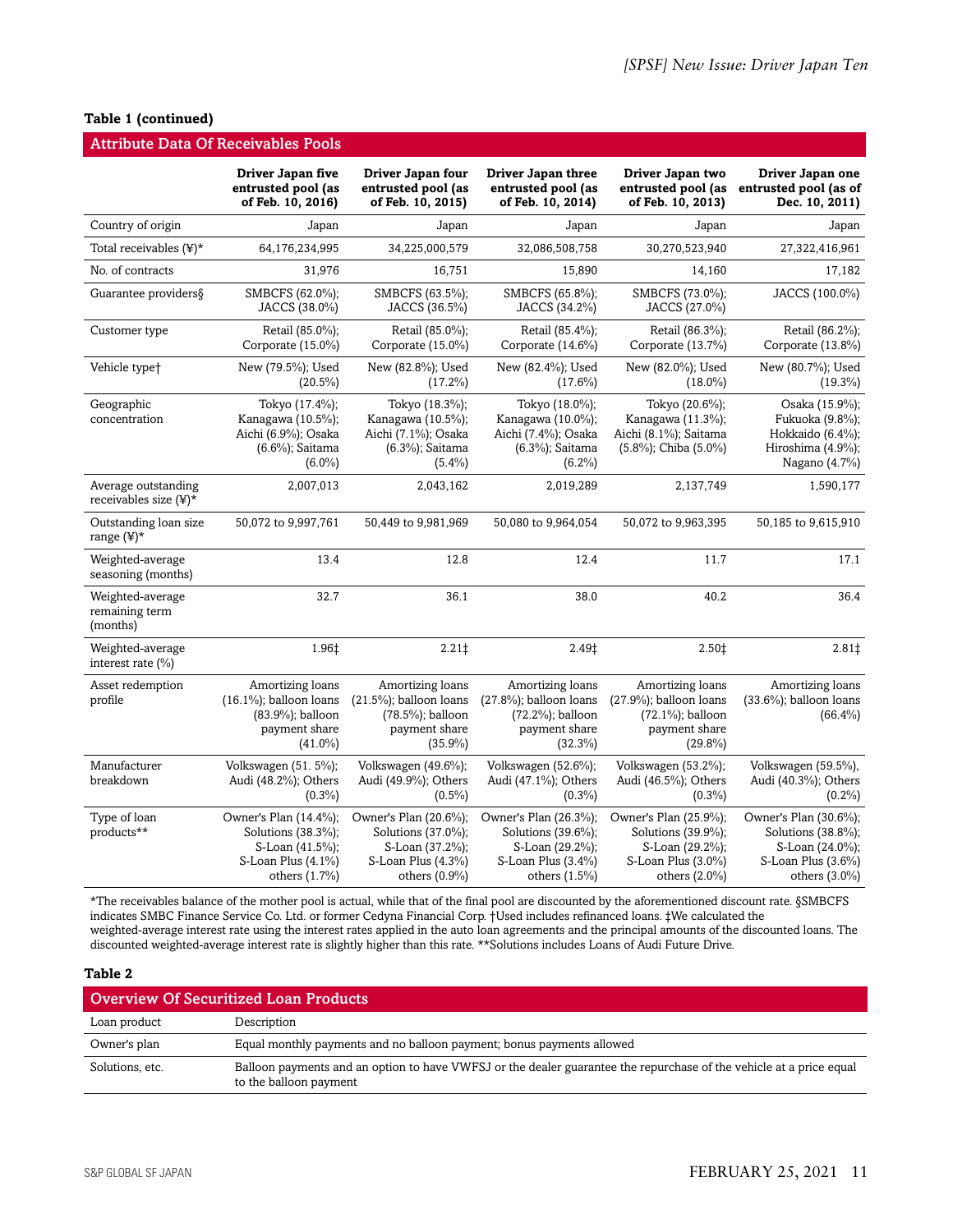#### **Table 2**

| Overview Of Securitized Loan Products (cont.) |                                                                                                                                                                     |  |  |
|-----------------------------------------------|---------------------------------------------------------------------------------------------------------------------------------------------------------------------|--|--|
| S-Loan. etc.                                  | Balloon payments but no option to have VWFSJ or the dealer guarantee the vehicle repurchase at a price equal to the<br>balloon payment                              |  |  |
| S-Loan Plus                                   | Balloon payments and an option to sell the vehicle to the car dealer at a price previously agreed upon if the borrower<br>buys a new Audi vehicle from that dealer. |  |  |

Cumulative gross losses on the loans in the mother pool since the vintage year are shown below (see chart 2).

#### **Chart 2**



#### Cumulative Gross Losses On Loans In Mother Pool Since Vintage Year

Source: S&P Global Ratings, based on issuer data.

Copyright @ 2021 by Standard & Poor's Financial Services LLC. All rights reserved.

The cumulative gross loss ratio (see note) of the past series are shown below (see chart 3).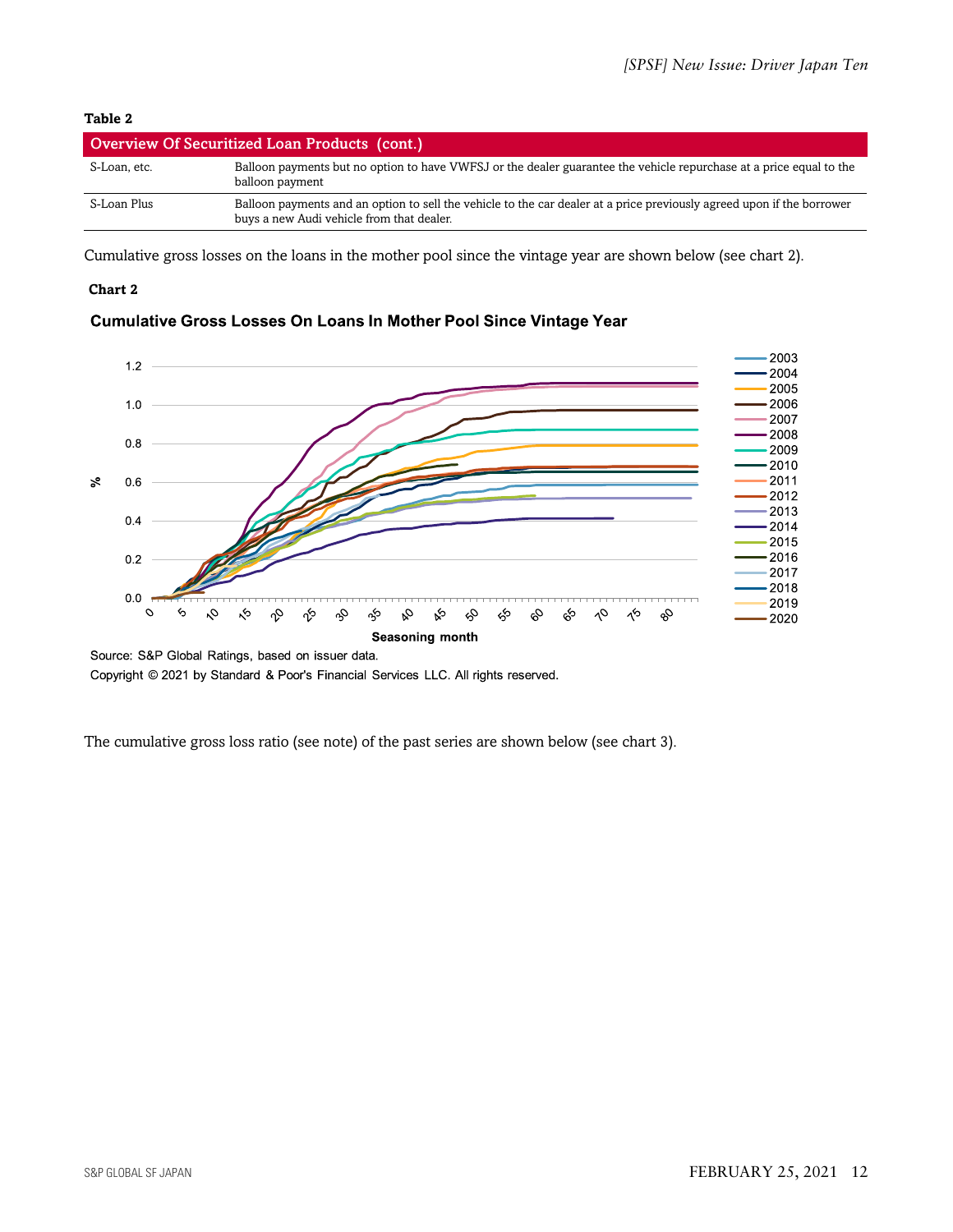#### **Chart 3**



#### **Cumulative Gross Loss Ratio Of Previous Driver Japan Series**

Source: S&P Global Ratings, based on issuer data. Copyright © 2021 by Standard & Poor's Financial Services LLC. All rights reserved.

#### Characteristics of the loan receivables

The entrusted loan receivables are from vehicle loan contracts that VWFSJ originated, using mainly Volkswagen and Audi dealers as agents.

The transaction securitizes some types of loans that contain balloon payments. Such loans have equal installments during the loan's life, except for the last installment (balloon payment), which is significantly higher than the regular installments. The final balloon payment for these loans is typically set to match or be lower than the estimated residual value of the car at loan maturity. Upon expiration, borrowers have the following three alternatives.

- Keep the vehicle or sell the vehicle to a third-party dealer such as a used car dealer, and pay the final installment in cash.
- Sell the vehicle to the car dealer. The dealer will settle the balloon payment on the borrower's behalf. The borrowers of "Solutions" loans can opt to have VWFSJ or the dealer guarantee the purchase at a price equal to the balloon payment. The borrowers of "S-Loan Plus" loans have an option to sell the vehicle to the car dealer at a price previously agreed upon if they buy a new Audi vehicle from that dealer (see table 2).
- Extend the loan or divide up the final scheduled payment of the loan, provided JACCS or SMBC Finance approves such an application from the borrower on behalf of VWFSJ.

In this transaction, trustee 1 will not accept extensions of auto loans. VWFSJ pays indemnity to trustee 1 regarding the receivables for which the borrowers exercised these options.

#### Originator review

We held a meeting with VWFSJ, JACCS, and SMBC Finance to review their policies and procedures for loan origination, underwriting, and servicing.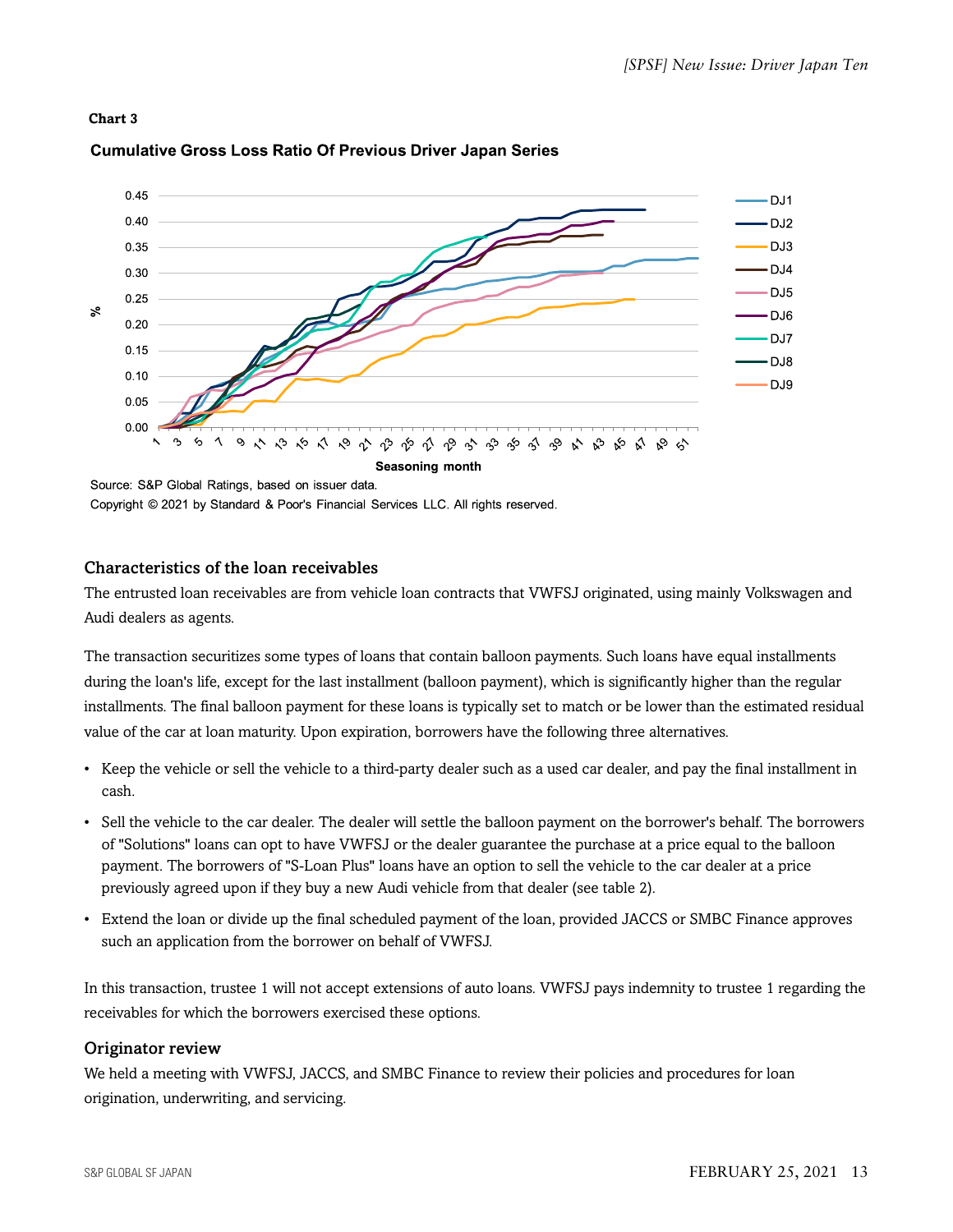#### Origination/underwriting.

VWFSJ has outsourced its auto loan operations--including credit and scoring, processing contract applications, and collections--to SMBC Finance (including former Cedyna) since 2002 and JACCS since 2007. VWFSJ determines to which company--JACCS or SMBC Finance--it outsources operations by area and dealer. There were 431 dealers, including 246 Volkswagen car dealers and 124 Audi car dealers, as of Oct. 31, 2020.

Each subservicer, on behalf of VWFSJ, originates the loan contracts via the Volkswagen group dealer network, and makes credit decisions centrally. The subservicers use almost the same criteria that apply to their own auto loans. Generally, they base their credit decisions on auto-scoring results and conduct their own additional underwriting if necessary.

As for loans with balloon payments, the subservicers evaluate whether a customer can repay the entire loan, including the balloon payment, without resorting to selling the car and using the proceeds to complete repayment of the loan. VWFSJ sets the amount of the balloon payment conservatively, based on its projection of the residual value. VWFSJ also considers the subservicers' projections. Currently, the limit on balloon payments is essentially 50% of the vehicle price at the time of purchase for two-year loans, 40% for three-year loans, 30% for four-year loans, and 20% for five-year loans. However, the prices differ by car type and VWFSJ occasionally offers prices slightly higher than the above limits for some car types as sales promotions.

VWFSJ monitors dealers periodically. VWFSJ uses the criteria that the Volkswagen group uses globally, and checks dealers' financial information as well as their flow of inventory. If a subservicer finds that a dealer failed to comply with relevant laws while confirming a borrower's plans, the subservicer will report this to VWFSJ.

#### Servicing

The subservicers will collect payments on behalf of VWFSJ through automatic withdrawal from the obligors' accounts each month. Each subservicer, as a guarantor, will transfer the full amount of the scheduled collected proceeds--regardless of the amount of actual collected proceeds--to VWFSJ on the same day. The subservicers acquire overdue loans from VWFSJ after payment in subrogation. They service them through JACCS's contact center and SMBC Finance's control center.

# <span id="page-13-0"></span>Credit Analysis Of Underlying Collateral

#### Performance outlook for Japanese auto loan receivables

We expect the performance of consumer receivables--auto loan receivables, shopping credit receivables, credit card receivables (shopping and cashing receivables), and consumer loan receivables--backing ABS transactions to be somewhat negative in 2021.

The performance of securitizations differs depending on borrower attributes and borrower screening. Nevertheless, in 2020, the performance of auto loans backing consumer ABS transactions that we rate did not change materially even during the ongoing coronavirus crisis.

We think the performance of auto loans is highly correlated with the employment rate. Based on this and our forecasts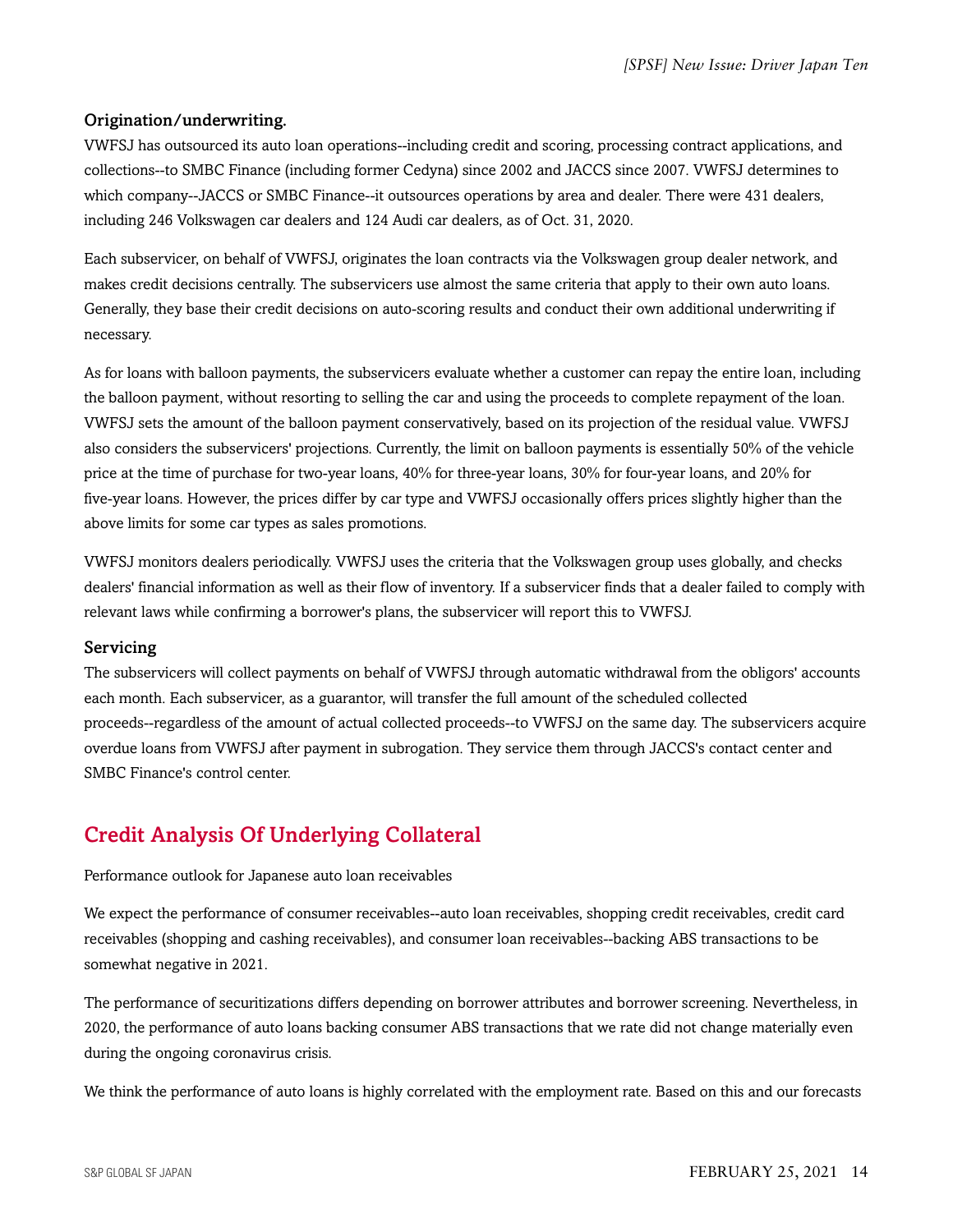for the unemployment rate, we think it unlikely that there will be a huge deterioration in auto loan performance in 2021. That said, unemployment has been rising, particularly among nonpermanent employees who have had their contracts terminated. Borrowers who are self-employed or nonpermanent employees tend to have less stable income and could struggle to repay loans if they lose their jobs. In addition, with the pandemic situation fluid, prospects for the performance of auto loans are also somewhat uncertain.

Obligors may also sell their vehicles and use the proceeds to repay auto loans if they face difficulties. In such cases, conditions in the used car market may affect the performance of auto loans, in our view.

According to Japan Automobile Dealers Association, the number of registered used cars (passenger cars) decreased during the 2020 state of emergency, but later began recovering. The increase was driven by more people opting to use private vehicles and avoid crowed places such as trains and by the shutdown of automakers' factories. Given the current situation of the pandemic, however, we think the likelihood of increasing demand for used cars supporting auto loan performance is limited.

Assessment of the credit quality of the underlying assets

We examined surveillance data on the past nine series and the following data that VWFSJ provided:

- Monthly static and dynamic data on gross losses, early terminations (prepayments), and cancellations from the mother pool (from July 2002 to October 2020); and
- Attribute data of the entrusted pool as of Feb. 10, 2021.

We assessed the major factors that will affect the credit quality of the underlying assets of this transaction. We did so based on a comprehensive analysis of trends in the auto loan sector and economic trends in Japan.

#### Cumulative default rate

The transaction defines the default rate as either the amount of receivables on which obligors have failed to make monthly installment payments for three consecutive months, or in relation to which the unpaid balance can be declared immediately due and payable because of the occurrence of events of default prescribed in the auto loan agreement.

Under this transaction, upon the entrustment of an auto loan the originator transfers its withheld ownership of the relevant purchased vehicle to trustee 1. However, the withheld ownership is not registered in trustee 1's name. We base our calculation of the default rates on the total amount of defaulted receivables, and do not incorporate recoveries, including proceeds from vehicle sales and other recovery sources, or guarantees that JACCS and SMBC Finance provide.

For the cumulative default rate under the base scenario, we arrived at 0.7% of the total initial principal amount of the receivables. Meanwhile, we arrived at 0.8% for the cumulative default rate under the final base scenario, because we stipulate the minimum credit enhancement at 0.8% under our criteria "Global Methodology And Assumptions For Assessing The Credit Quality Of Securitized Consumer Receivables," published Oct. 9, 2014. In addition, we arrived at a cumulative default rate of 4.0% under our stress scenario commensurate with a 'AAA' rating. A higher multiple (5x the average cumulative default rate assumption under the base scenario) resulted from a low cumulative default rate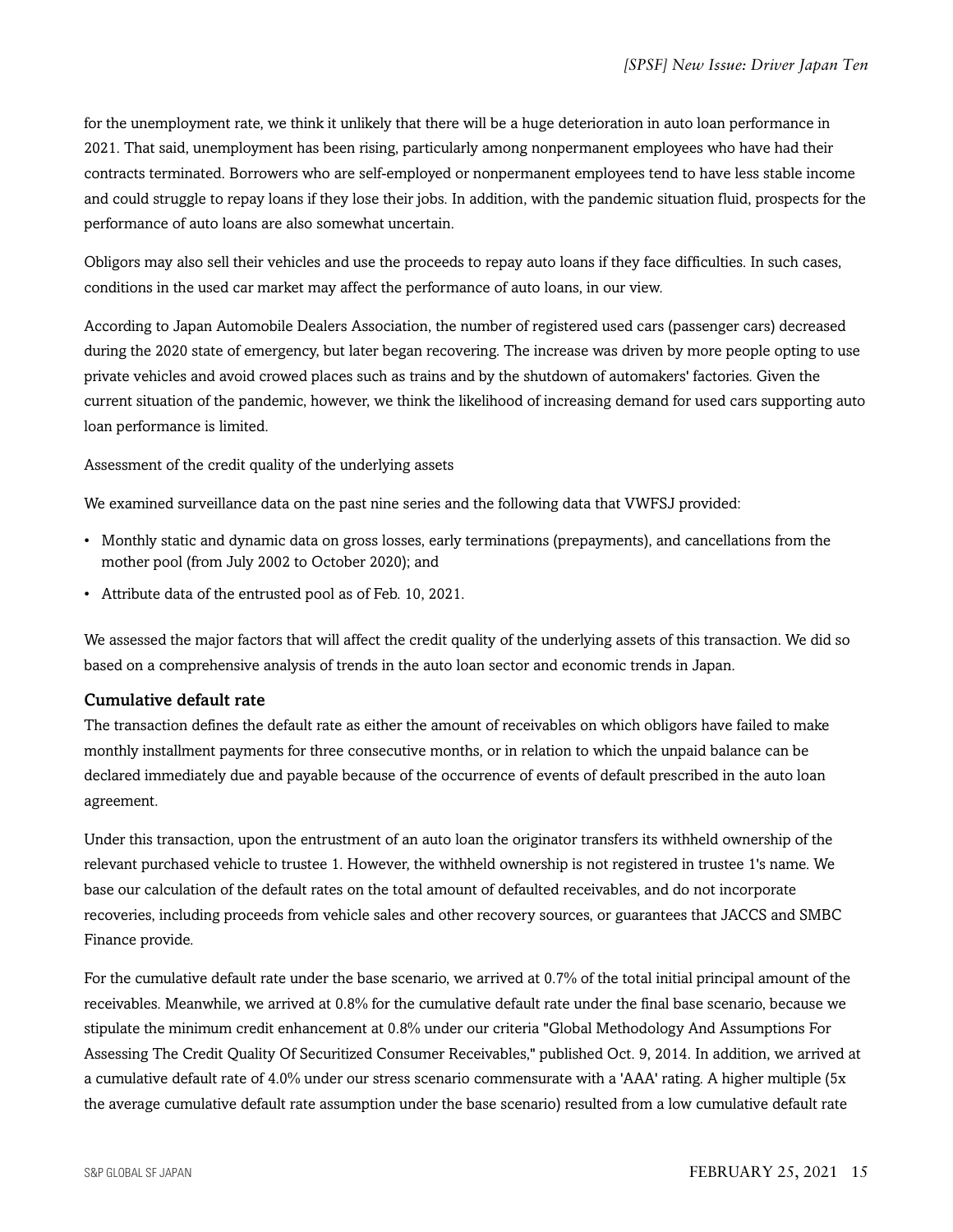under our base scenario, which is set at less than 1.0%.

The default rate of the mother pool has been relatively stable. Vintage pools that were originated in 2006 or before have reached cumulative default rates of 0.6% to 1.0% (see chart 2). The cumulative default rates of the mother pool's 2007 and 2008 vintages reached about 1.1%, reflecting the adverse effects of the economic recession and deterioration of the labor market after the collapse of Lehman Brothers in autumn 2008. The cumulative default rates of the vintage pools originated in 2009 and onwards have been improving. The cumulative default rates of the vintage pools originated between 2010 and 2013 fell to about 0.5%-0.7%, and have been declining in the pools originated in 2014 and onward.

Compared with the mother pools, the entrusted pools are characterized by: 1) higher shares of used vehicles, 2) shorter seasoning periods and longer residual periods, 3) smaller shares of corporate obligors, and 4) lower shares of balloon loans. However, these differences are only limited and will not cause material differences in default rates between the mother pools and the entrusted pools, in our view.

The performance of the past series have been relatively stable (see chart 3). We believe the credit quality of the obligors in this asset pool is relatively high compared with those of typical auto loans underlying auto loan ABS transactions in Japan. We base this on our consideration that: 1) the prices of Volkswagen and Audi vehicles are somewhat higher than those of domestic car manufacturers' vehicles, and 2) the fact new vehicles make up about 71% of the asset pool. The historical default rate, which has remained low, underpins our view.

So far, we have not observed any substantial effects of the pandemic on the default rates of the mother pools and past transactions. We expect the pandemic to have limited effect on the performance of this transaction. We base this view on our assumptions on the default rate for this transaction:

- We currently do not expect a material rise in unemployment rates, which are strongly correlated with auto loan defaults, and
- The credit quality of the obligors in this transaction is higher than that of typical auto loan obligors.

Considering all these factors, we assume the performance of securitization pools is mostly on the same level as the performance of pools originated from 2009 onward.

Although VWFSJ is a captive finance company of Volkswagen AG group, and its credit policy may be influenced by the change of the group's sales policy, JACCS and SMBC Finance's control of VWFSJ's credit policy as guarantors mitigates the risk that the manufacturer's business policy could constrain the policy.

#### Balloon payments

We take into account the additional risk from the loans with balloon payments in accordance with our criteria, as described below.

VWFSJ's historical data show only limited defaults on balloon payments. However, under our 'AAA' stress scenario we assume that borrowers must repay the debt in full only with cash at the same time as the vehicles' market values decline significantly in the two sets of circumstances below: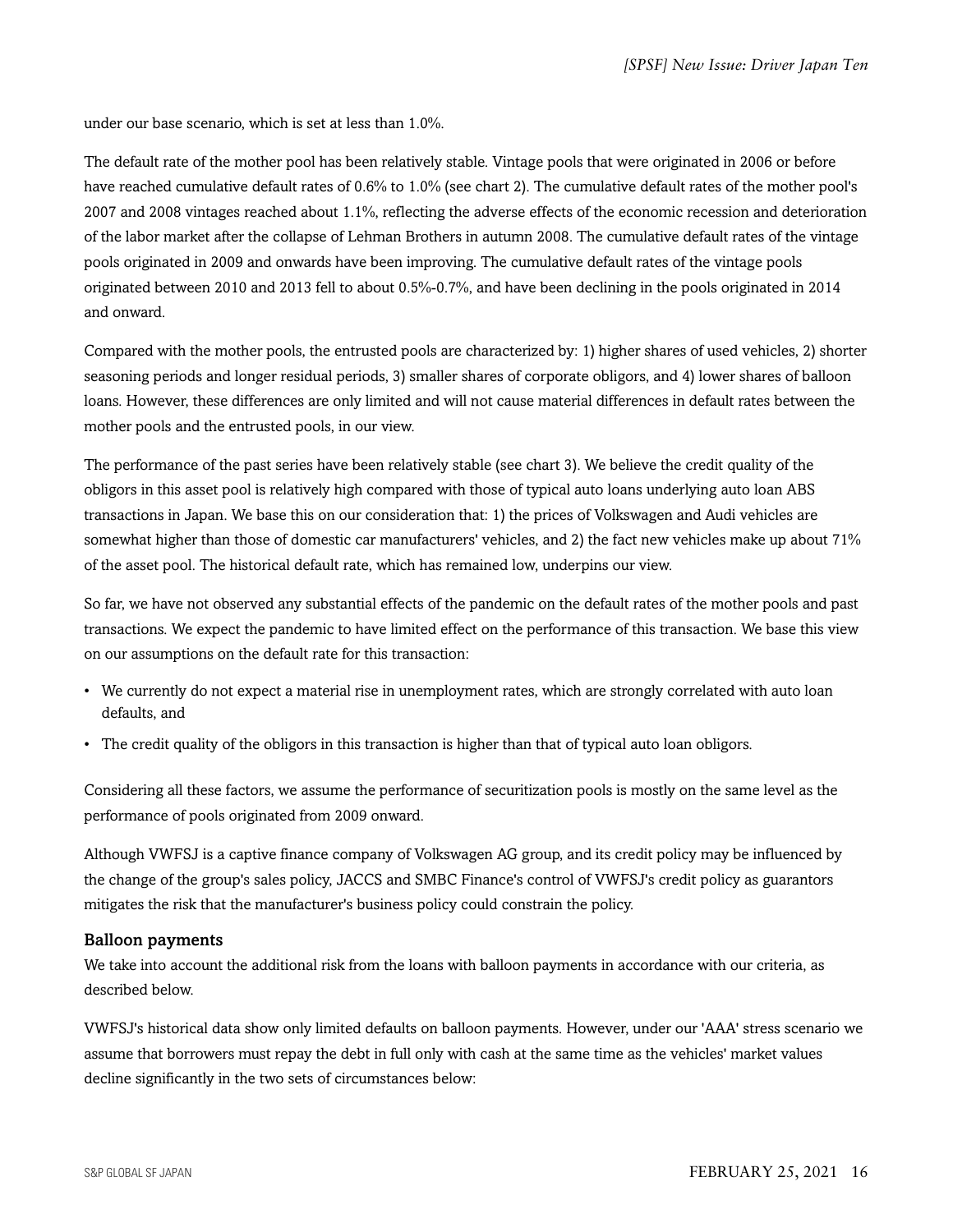- When the originator and/or dealers become unable to repurchase vehicles; or
- When the originator becomes unable to provide refinancing loans.

We assume that 7% of the amount of balloon payments will default in our 'AAA' stress scenario. This is 1.75x higher than the 'AAA' cumulative default rate of 4.0% that we assume for the loans without balloon payments.

We view the credit quality of the obligors in this asset pool as relatively high compared with typical auto loans in the Japanese auto loan ABS deals. In addition, borrowers may be able to repay their debt by selling the relevant vehicles. VWFSJ's conservative credit policy for balloon payments, as well as the diversification of maturities, mitigates the risk of a decline in market value.

Although we don't assume recovery from the vehicles, we would expect borrowers to be able to sell their vehicles independently. In this transaction, there is a revolving period for one year in which VWFSJ can entrust additional receivables. In establishing a stress scenario commensurate with our 'AAA' rating, we incorporate the possibility that an increase in the share of balloon payments leads to deterioration of creditworthiness of the portfolio. However, additional entrustments heighten subordination and thus credit support.

#### Prepayment rate

Dynamic data of the mother pool that VWFSJ provided indicates a monthly prepayment rate of about 1.0% of the receivables' outstanding balance at the end of the previous month.

For the prepayment rate under the base scenario, we assumed 1.0% monthly. In addition, under our 'AAA' stress scenario, we arrived at a prepayment rate of 0.05% at minimum and 3.0% at maximum monthly.

#### <span id="page-16-0"></span>Cancellations

Under this transaction, VWFSJ has to repurchase cancelled receivables. However, VWFSJ would be unable to fulfill its obligations with respect to repurchases if it were to go bankrupt. Because payments on the cancelled receivables would stop as a result of VMFSJ's bankruptcy, causing a temporary disruption of cash flow to the transaction, cancellations would impair the performance of the transaction. Generally, apart from cancellations that occur immediately after the origination of loan agreements, the number of cancellations of auto loan receivables is limited. In fact, the data shows actual cancellations are concentrated immediately after the origination of loan agreements, and the cancelled amount is limited. In addition, under this transaction, entrusted receivables fulfill the eligibility criterion of at least two monthly payments made. We regard the risk of cancellation in the receivables pool as low.

### <span id="page-16-1"></span>Cash Flow Analysis

We conducted cash flow analysis on multiple scenarios, which are based on the projected cash flow provided by the originator and applied stresses to various parameters, including cumulative default rate and prepayment rate, commensurate with ratings (see table 3).

Regarding the cumulative default rate, we assume all defaults would occur as assumed during 24 months. We also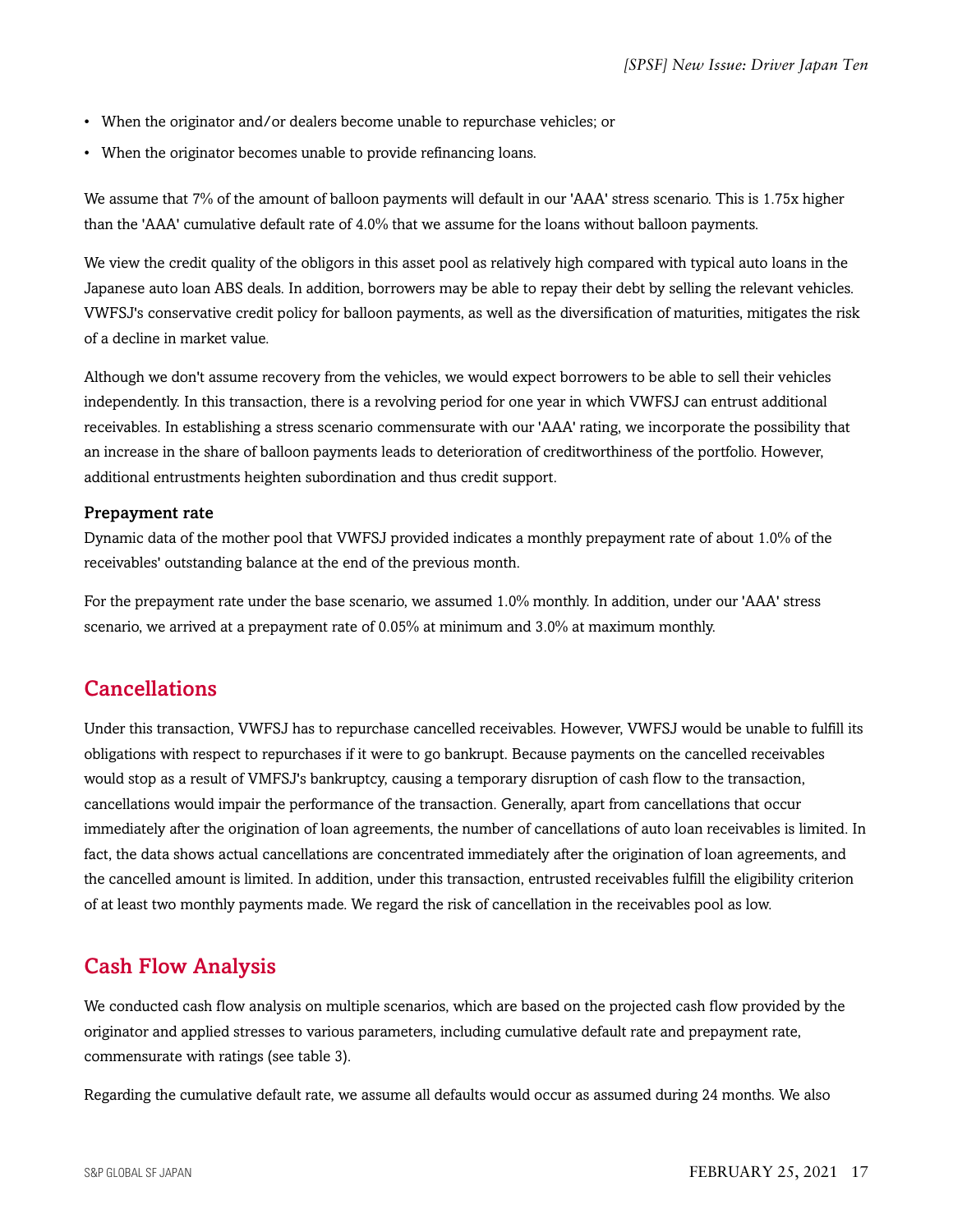assume three different patterns of default timing (frontloaded, standard and backloaded).

As a result, we confirmed the following regarding beneficial interests 2 and ABL 2 under the stress scenario commensurate with a 'AAA' rating:

- Interest payments will be made in full without delay.
- Principal payments will be made in full by the final legal maturity date in June 2029.

In conducting analysis, we consider benefits from the nonamortizing cash reserve, which serves primarily as liquidity support and ultimately as credit support. To determine the effect of pro rata amortization, when modeling the cash flow, we take into account the performance triggers, the subordination level during the revolving period, and the patterns of defaults in past transactions.

#### **Table 3**

| Assumed Scenarios And Break-Even Overcollateralization Level   |               |                       |  |  |  |
|----------------------------------------------------------------|---------------|-----------------------|--|--|--|
| $(\%)$                                                         | Base scenario | 'AAA' stress scenario |  |  |  |
| Cumulative default rate                                        | 0.8           | 4.0                   |  |  |  |
| Losses on balloon payments                                     | 0.0           | 7.0                   |  |  |  |
| Monthly prepayment rate                                        | 1.0           | $0.05$ to $3.0$       |  |  |  |
| Cumulative default rate considering losses on balloon payments | 0.8           | 6.9                   |  |  |  |
| Excess spread                                                  |               | 1.0                   |  |  |  |
| Breakeven overcollateralization level                          |               | 5.9                   |  |  |  |

# <span id="page-17-0"></span>Scenario Analysis

We formulated scenarios for the underlying assets relating to this transaction, assuming a set of circumstances. Specifically, in our scenario analysis, we assumed that the performance of the underlying assets would diverge from the assumptions under our base scenario and examined how this would affect the transaction.

#### Setting scenarios and assumptions

In our opinion, the cumulative default rate is the parameter that most affects the ratings on ABS transactions backed by auto loan receivables. Specifically, we set two scenarios in which default rates are higher than the assumption we made under our base scenario (see table 4). Under this scenario analysis, we apply a cumulative default rate of 0.7% to our base-case assumption. We apply this because it is the rate before we adjust for minimum credit enhancements under our criteria.

#### **Table 4**

| <b>Assumptions Of Scenario Analysis</b> |                                                                                          |            |  |  |  |
|-----------------------------------------|------------------------------------------------------------------------------------------|------------|--|--|--|
| (%)                                     | Scenario 1                                                                               | Scenario 2 |  |  |  |
|                                         | Cumulative default rate 0.9 (1.25x base-case assumption) 1.1 (1.5x base-case assumption) |            |  |  |  |

#### Results of the scenario analysis

Our rating is 'AAA' under a scenario where the cumulative default rate is 0.9% (1.25x the cumulative default rate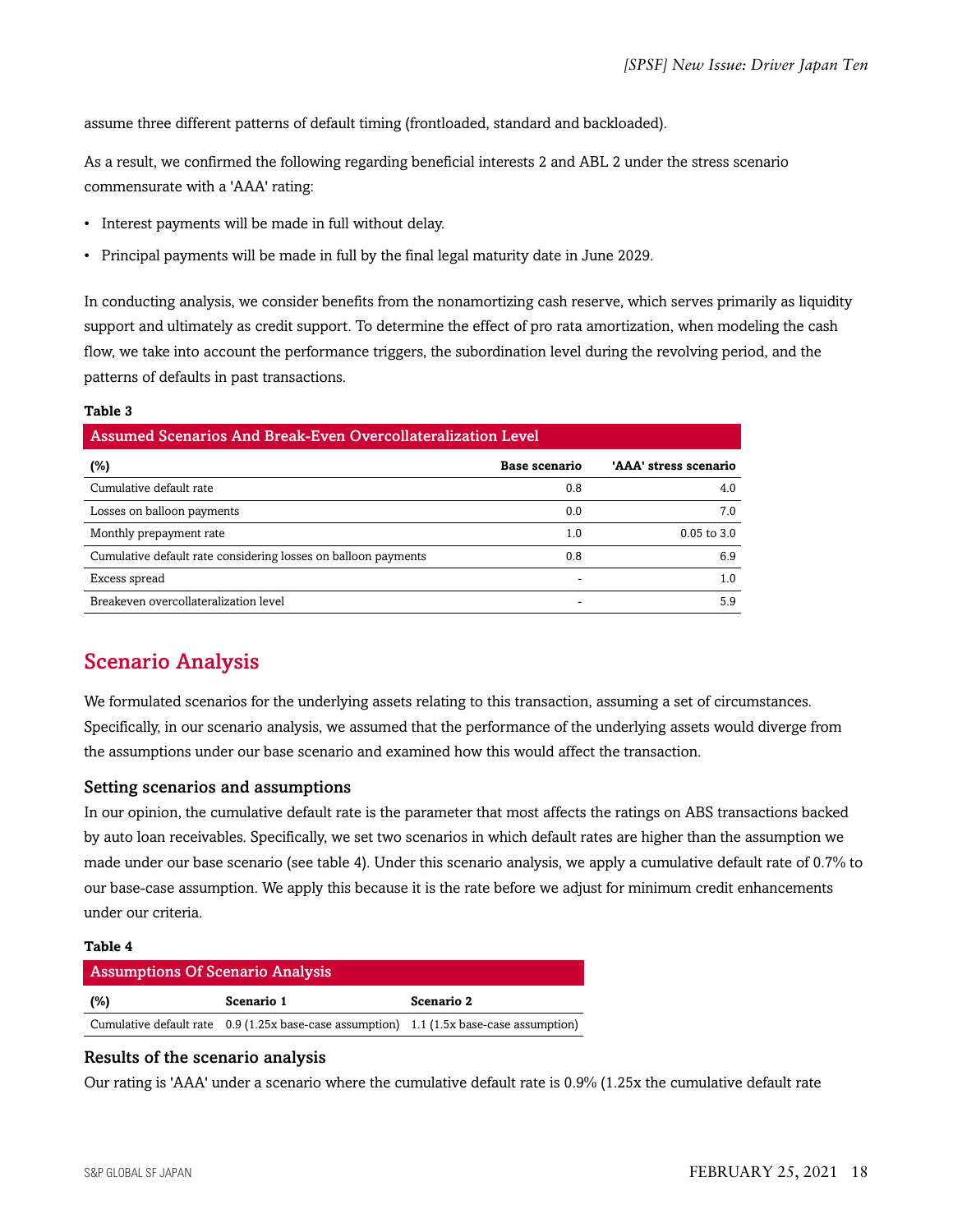assumption under our base scenario). Our rating is 'AA+' under a scenario where the cumulative default rate is 1.1% (1.5x the cumulative default rate assumption under our base scenario).

This analysis is based on an assumption that all assumptions for performance of underlying assets, except for the abovementioned cumulative default rates, remain unchanged after the initial rating. Even if the cumulative default rate develops as we assume in the scenario, the actual ratings may not be changed in line with the results of this analysis. This is because we determine the ratings from a comprehensive perspective, incorporating various factors in addition to those considered in this analysis.

# <span id="page-18-0"></span>Structural Analysis

#### Servicing risk and liquidity risk

VWFSJ acts as the transaction's servicer and JACCS and SMBC Finance as its subservicers. We conducted an operational review meeting with VWFSJ, JACCS, and SMBC Finance. We asked them about various issues, including their organizational structures as servicers/subservicers, their methods for managing receivables, and their system development. We believe that they have sufficient capability to fulfill their respective roles in this transaction.

VWFSJ could be discharged from its servicing activities in the event of certain credit events involving the company. Choosing a new servicer and entrusting servicing operations with that company may be a time-consuming process, and may result in a temporary disruption of collections from the receivables pool. This would, in turn, impair the performance of the transaction. In this transaction, a backup servicer was not appointed at the closing date. In the event that certain credit events in trust agreements occur, trustee 1 will appoint a backup servicer and, in certain cases, have that backup servicer take over servicing operations from the initial servicer. This structure mitigates the risk of servicing activities being disrupted for an extended period.

In addition, this transaction benefits from a cash reserve sufficient to cover four months' worth of interest payments and transaction expenses, funded at the transaction's closing.

#### Commingling risk

There is a risk that collected funds may not be transferred (maximum: one month's worth of collection proceeds) because of commingling if VWFSJ defaults. In this transaction, advance payment collections by VWFSJ mitigate this commingling risk. Overcollateralization also mitigates commingling risk.

#### Counterparty risk

A collection account is established in the name of trustee 2 at MUFG Bank. In the future, if the rating on the bank is lowered and the bank loses its status as a qualified bank (under the transaction documents, qualified banks have a short-term credit rating of 'A-1' or above), the collection account will be transferred within 30 days to a bank that satisfies the above criteria.

# <span id="page-18-1"></span>Legal Risk

Because the securitized asset pool of this transaction contains balloon auto loans, in our analysis, we considered the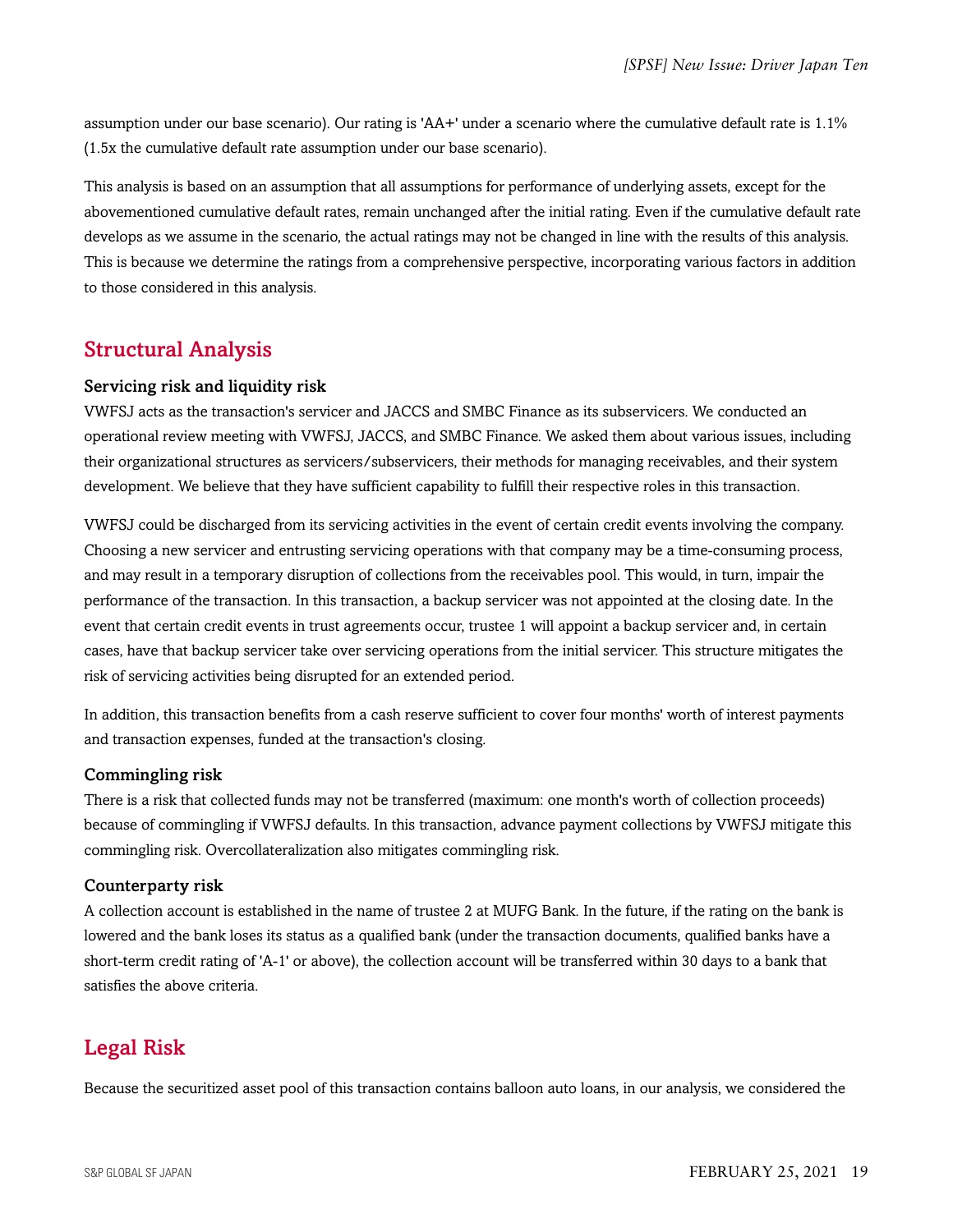typical characteristics and contract structure of balloon auto loans and other relevant factors. Based on our understanding of the above characteristics and contract structure, we then considered whether installment or balloon payments of auto loans can be impaired as a result of any adverse factors, such as the cancellation of a borrower's obligation to make such payments when the originator or a car dealer that provided the borrower with a buyback guarantee enters into insolvency proceedings.

We analyzed whether a borrower's obligation to make the installment or balloon payments would be cancelled through trustee 1's termination of the auto loan agreement by treating it as an executory bilateral contract when the originator--which guarantees to buy the vehicle back from the borrower after the borrower's completion of installment payments--becomes subject to insolvency proceedings before the originator and the borrower complete the performance of their respective obligations in relation to such a buyback guarantee. When the borrower exercises the option to have the originator buy back the vehicle, the originator is obligated to pay to the borrower the buyback price following such buyback and the borrower is obligated to hand over the vehicle to the originator. We note that: (1) such obligations of the originator and borrower arise based on the sale and purchase agreement, which is separate from the auto loan agreement; (2) the linkage between the originator's payment to meet the obligation to buy back the vehicle and the borrower's obligation to make the installment payments under the auto loan agreement is weak; and (3) the originator's payment to buy back the vehicle cannot be deemed as consideration for the borrower's installment payments. Therefore, there seems to be a low likelihood that the auto loan agreement would be terminated as a result of the originator's insolvency because the trustee treated the agreement as an executory bilateral contract.

In addition, we analyzed whether the borrower would be able to assert a payment suspension claim under the Installment Sales Act. When the originator or a car dealer that provides the borrower with the buyback guarantee enters into insolvency proceedings, there is a possibility that the insolvency trustee will deem the sale and purchase agreement as an executory bilateral contract, will terminate the sale and purchase agreement, and will not pay the buyback price for the vehicle under the sale and purchase agreement. However, the application of the buyback price to the balloon payment is only one of the options the borrower has to make the balloon payment. It would be unfair if the borrower became entitled to refuse to make the balloon payment simply because the borrower was prevented from exercising the option to use the buyback price. The insolvency trustee is also lawfully entitled to terminate the sale and purchase agreement under insolvency laws, and its failure to pay the buyback price as a result of its termination of the sale and purchase agreement would not constitute a default of the buyback guarantee. Therefore, there seems to be little possibility that the borrower would be able to refuse to make the installment payments or the balloon payment by asserting the payment suspension claim.

#### <span id="page-19-0"></span>Surveillance

We will analyze regular servicer reports detailing the performance of the underlying collateral, monitor supporting ratings, and make regular contact with the servicer to ensure that it maintains minimum servicing standards and that any material changes in its operations are communicated and assessed.

The key performance indicators in the surveillance of this transaction are:

• Increases in credit enhancement for the obligations;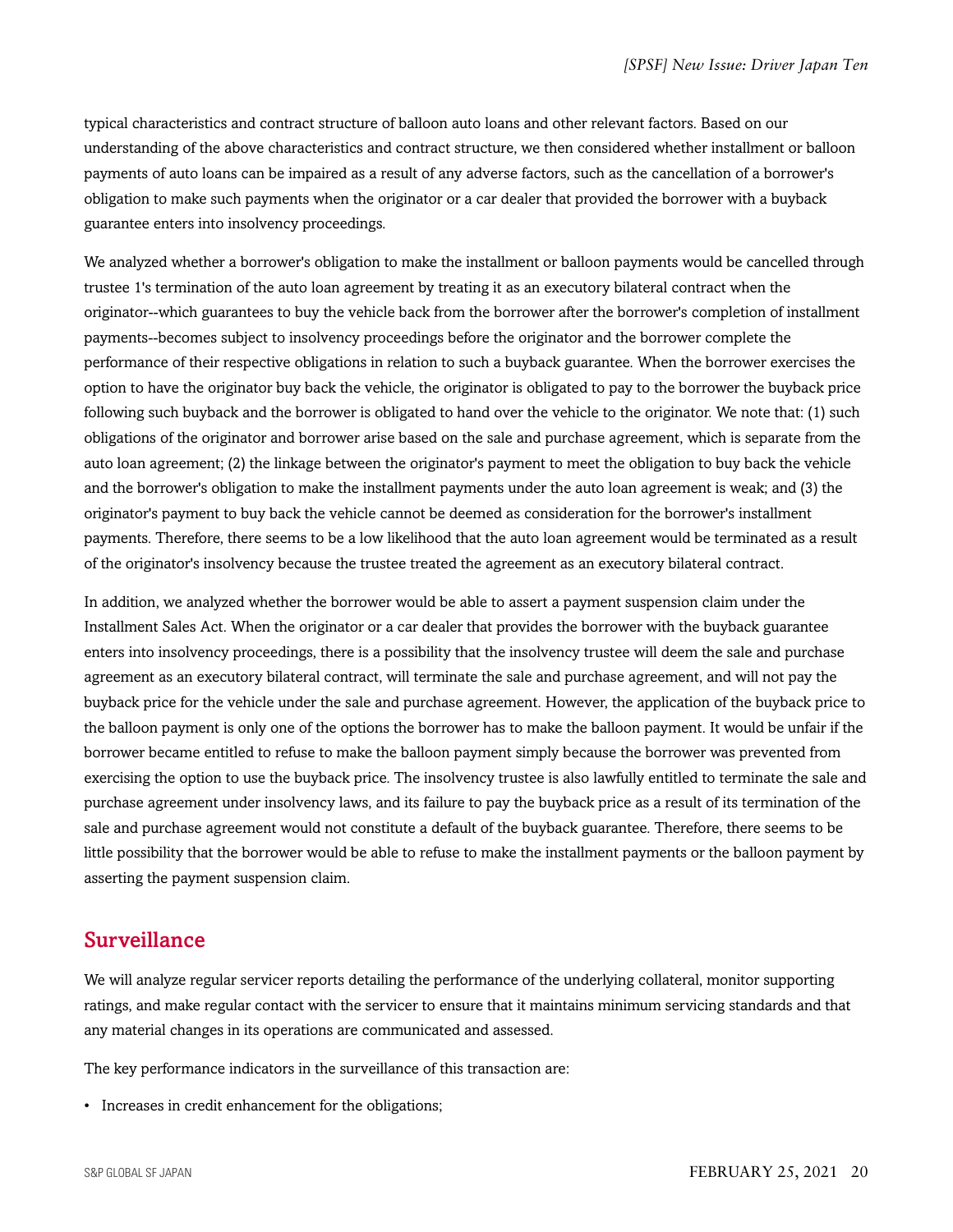- Default rates;
- Delinquency rates; and
- Prepayment rates.

# <span id="page-20-0"></span>**Note**

The cumulative gross loss ratio is calculated as follows:

- The numerator is the sum of the discounted principal balance of all auto loan receivables that have defaulted from the initial cut-off date through to the end of the monthly period immediately preceding the relevant trust calculation date.
- The denominator is the sum of: (1) the aggregate discounted principal balance of the initial auto loan receivables as of the initial cut-off date, and (2) the aggregate discounted principal balance of all additional auto loan receivables (if any) entrusted as of the additional entrustment dates that occur within six months prior to the relevant trust calculation date.

# <span id="page-20-1"></span>Related Criteria

- Global Framework For Payment Structure And Cash Flow Analysis Of Structured Finance Securities, Dec. 22, 2020
- Counterparty Risk Framework: Methodology And Assumptions, March, 8, 2019
- Incorporating Sovereign Risk In Rating Structured Finance Securities: Methodology And Assumptions, Jan. 30, 2019
- Global Framework For Assessing Operational Risk In Structured Finance Transactions, Oct. 9, 2014
- Global Methodology And Assumptions For Assessing The Credit Quality Of Securitized Consumer Receivables, Oct. 9, 2014
- Principles Of Credit Ratings, Feb. 16, 2011
- Methodology For Servicer Risk Assessment, May 28, 2009

# <span id="page-20-2"></span>Related Research

- Japan Structured Finance Outlook: Recovery Or Relapse? Jan. 8, 2021
- How Will COVID-19 Affect Japanese Structured Finance? April 8, 2020
- Japanese Structured Finance Scenario And Sensitivity Analysis 2017: The Effects Of The Top Five Macroeconomic Factors, Dec. 26, 2017
- Global Structured Finance Scenario And Sensitivity Analysis 2016: The Effects Of The Top Five Macroeconomic Factors, Dec. 16, 2016